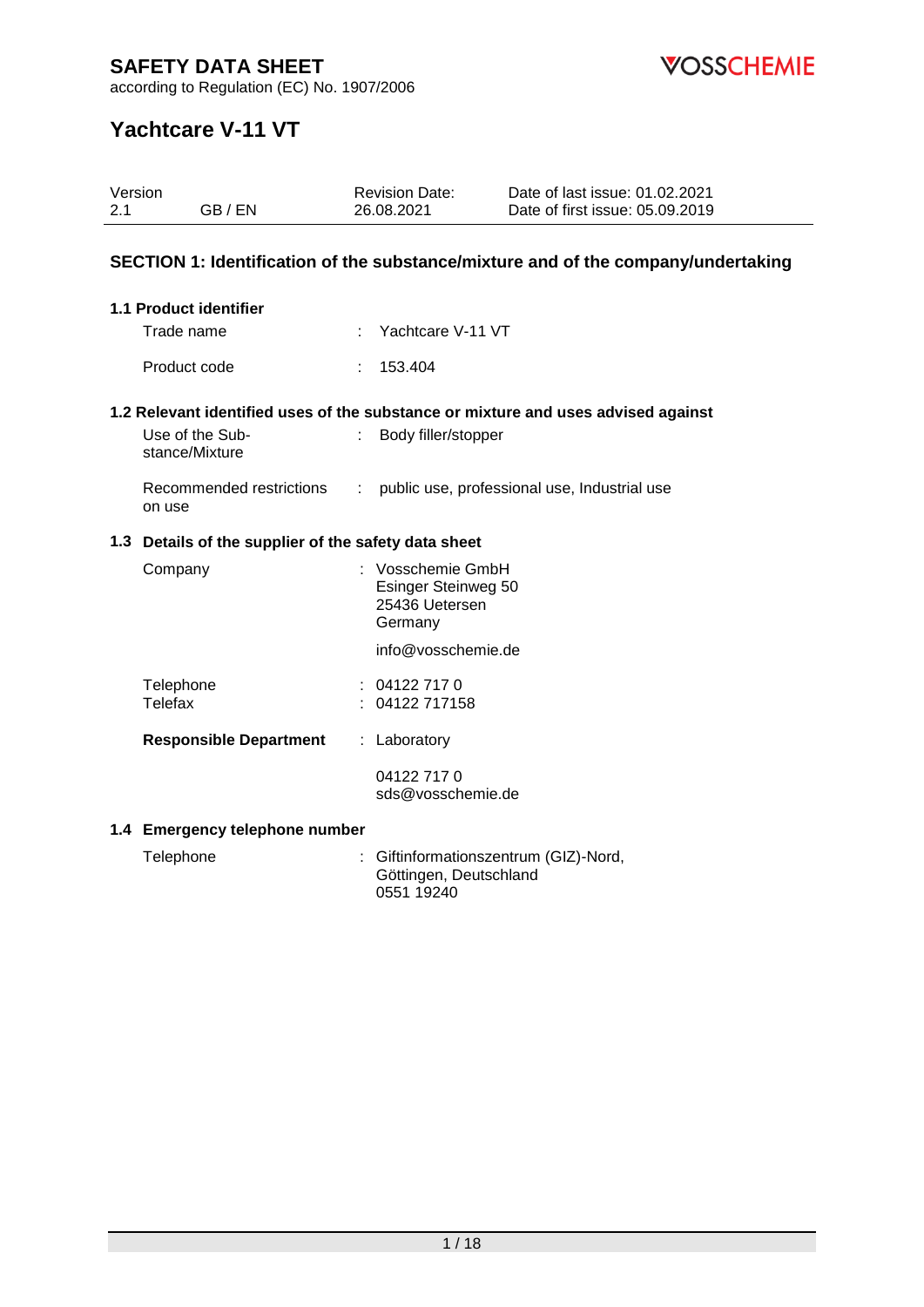**VOSSCHEMIE** 

according to Regulation (EC) No. 1907/2006

# **Yachtcare V-11 VT**

| Version |         | <b>Revision Date:</b> | Date of last issue: 01.02.2021  |
|---------|---------|-----------------------|---------------------------------|
| 2.1     | GB / EN | 26.08.2021            | Date of first issue: 05.09.2019 |

# **SECTION 2: Hazards identification**

## **2.1 Classification of the substance or mixture**

| Classification (REGULATION (EC) No 1272/2008)       |                                                               |
|-----------------------------------------------------|---------------------------------------------------------------|
| Flammable liquids, Category 3                       | H226: Flammable liquid and vapour.                            |
| Skin irritation, Category 2                         | H315: Causes skin irritation.                                 |
| Eye irritation, Category 2                          | H319: Causes serious eye irritation.                          |
| Long-term (chronic) aquatic hazard, Cat-<br>egory 3 | H412: Harmful to aquatic life with long lasting ef-<br>fects. |

## **2.2 Label elements**

## **Labelling (REGULATION (EC) No 1272/2008)**

| Hazard pictograms        |                                                                                                                                                                                                                                                |
|--------------------------|------------------------------------------------------------------------------------------------------------------------------------------------------------------------------------------------------------------------------------------------|
| Signal word              | Warning                                                                                                                                                                                                                                        |
| <b>Hazard statements</b> | H226<br>Flammable liquid and vapour.<br>H315<br>Causes skin irritation.<br>H319<br>Causes serious eye irritation.<br>H412<br>Harmful to aquatic life with long lasting effects.                                                                |
| Precautionary statements | P101<br>If medical advice is needed, have product container or<br>label at hand.<br>P102<br>Keep out of reach of children.                                                                                                                     |
|                          | <b>Prevention:</b>                                                                                                                                                                                                                             |
|                          | P210<br>Keep away from heat, hot surfaces, sparks, open<br>flames and other ignition sources. No smoking.<br>P273 Avoid release to the environment.<br>P280<br>Wear protective gloves/protective clothing/eye protec-<br>tion/face protection. |
|                          | <b>Response:</b>                                                                                                                                                                                                                               |
|                          | P305 + P351 + P338 IF IN EYES: Rinse cautiously with wa-<br>ter for several minutes. Remove contact lenses, if present and<br>easy to do. Continue rinsing.<br>P337 + P313<br>If eye irritation persists: Get medical advice/<br>attention.    |
|                          | Disposal:                                                                                                                                                                                                                                      |
|                          | Dispose of contents/ container to an approved facility in<br>P501<br>accordance with local, regional, national and international regu-<br>lations.                                                                                             |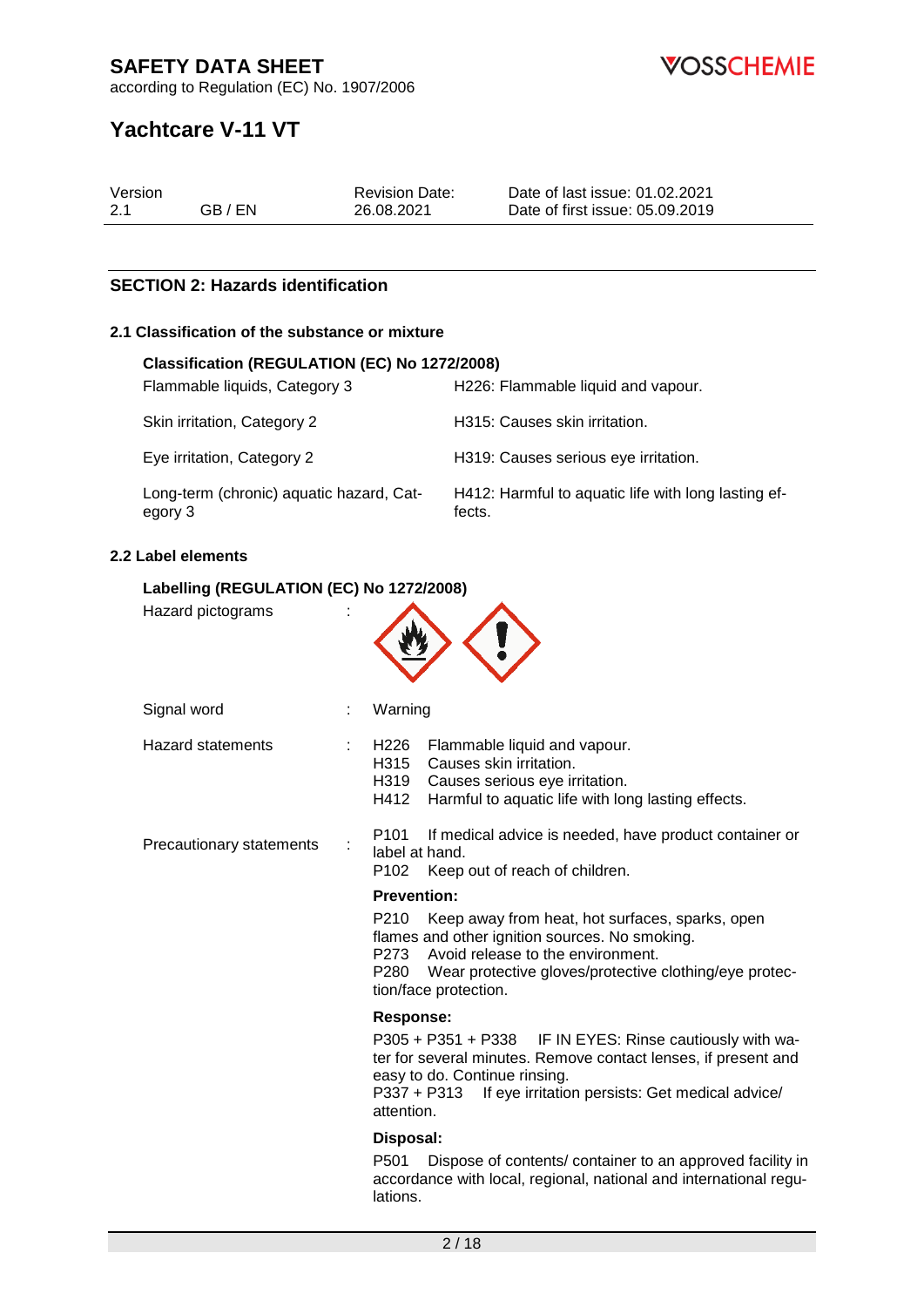**OSSCHEMIE** 

according to Regulation (EC) No. 1907/2006

# **Yachtcare V-11 VT**

| Version |         | <b>Revision Date:</b> | Date of last issue: 01.02.2021  |
|---------|---------|-----------------------|---------------------------------|
| 2.1     | GB / EN | 26.08.2021            | Date of first issue: 05.09.2019 |

## **Additional Labelling**

EUH208 Contains Reaction mass of 2,2'-[(4-methylphenyl)imino]bisethanol and Ethanol 2-[[2-(2-hydroxyethoxy)ethyl](4-methylphenyl)amino]-. May produce an allergic reaction.

## **2.3 Other hazards**

This substance/mixture contains no components considered to be either persistent, bioaccumulative and toxic (PBT), or very persistent and very bioaccumulative (vPvB) at levels of 0.1% or higher.

Ecological information: The substance/mixture does not contain components considered to have endocrine disrupting properties according to REACH Article 57(f) or Commission Delegated regulation (EU) 2017/2100 or Commission Regulation (EU) 2018/605 at levels of 0.1% or higher.

Toxicological information: The substance/mixture does not contain components considered to have endocrine disrupting properties according to REACH Article 57(f) or Commission Delegated regulation (EU) 2017/2100 or Commission Regulation (EU) 2018/605 at levels of 0.1% or higher.

# **SECTION 3: Composition/information on ingredients**

## **3.2 Mixtures**

Chemical nature : Mixture

contains Resin

## **Components**

| Chemical name                                                                                                                           | CAS-No.<br>EC-No.<br>Index-No.<br><b>Registration number</b>     | Classification                                                                                                                           | Concentration<br>(% w/w) |  |
|-----------------------------------------------------------------------------------------------------------------------------------------|------------------------------------------------------------------|------------------------------------------------------------------------------------------------------------------------------------------|--------------------------|--|
| vinyltoluene                                                                                                                            | 25013-15-4<br>246-562-2<br>01-2119622074-50,<br>01-2120106403-73 | Flam. Liq. 3; H226<br>Acute Tox. 4; H332<br>Skin Irrit. 2; H315<br>Eye Irrit. 2; H319<br>Asp. Tox. 1; H304<br>Aquatic Chronic 2;<br>H411 | $>= 10 - 20$             |  |
| Reaction mass of 2,2'-[(4-<br>methylphenyl)imino]bisethanol<br>and Ethanol 2-[[2-(2-<br>hydroxyethoxy)ethyl](4-<br>methylphenyl)amino]- | Not Assigned<br>911-490-9<br>01-2119979579-10                    | Acute Tox. 4; H302<br>Skin Irrit. 2; H315<br>Eye Dam. 1; H318<br>Skin Sens. 1B; H317<br>Aquatic Chronic 3;<br>H412                       | $>= 0.1 - 1$             |  |
| Substances with a workplace exposure limit :                                                                                            |                                                                  |                                                                                                                                          |                          |  |
| Talc                                                                                                                                    | 14807-96-6<br>238-877-9                                          |                                                                                                                                          | $>= 30 - 50$             |  |

For explanation of abbreviations see section 16.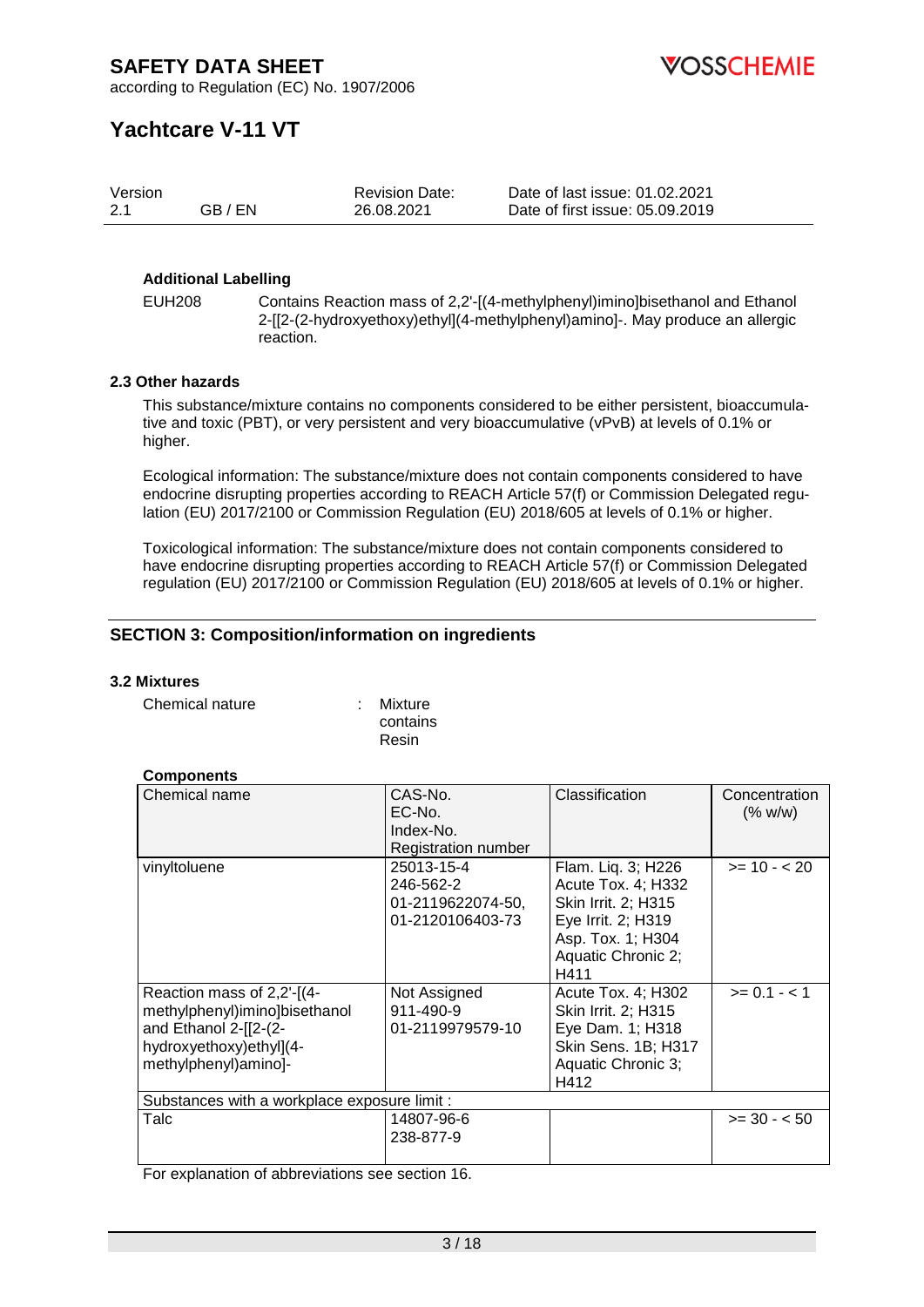according to Regulation (EC) No. 1907/2006

**VOSSCHEMIE** 

# **Yachtcare V-11 VT**

| Version |         | <b>Revision Date:</b> | Date of last issue: 01.02.2021  |
|---------|---------|-----------------------|---------------------------------|
| 2.1     | GB / EN | 26.08.2021            | Date of first issue: 05.09.2019 |

# **SECTION 4: First aid measures**

| 4.1 Description of first aid measures   |                                                                                                                                                                                                                                                                                                                                          |
|-----------------------------------------|------------------------------------------------------------------------------------------------------------------------------------------------------------------------------------------------------------------------------------------------------------------------------------------------------------------------------------------|
| General advice                          | In the case of accident or if you feel unwell, seek medical ad-<br>vice immediately.<br>Move out of dangerous area.<br>Take off contaminated clothing and shoes immediately.<br>Do not leave the victim unattended.<br>Symptoms of poisoning may appear several hours later.<br>Show this safety data sheet to the doctor in attendance. |
| Protection of first-aiders              | First Aid responders should pay attention to self-protection<br>and use the recommended protective clothing                                                                                                                                                                                                                              |
| If inhaled                              | Remove person to fresh air. If signs/symptoms continue, get<br>medical attention.<br>If unconscious, place in recovery position and seek medical<br>advice.                                                                                                                                                                              |
| In case of skin contact                 | Wash off immediately with soap and plenty of water while<br>÷<br>removing all contaminated clothes and shoes.<br>Call a physician if irritation develops or persists.                                                                                                                                                                    |
| In case of eye contact                  | Rinse immediately with plenty of water, also under the eyelids,<br>÷<br>for at least 15 minutes.<br>Keep eye wide open while rinsing.<br>If easy to do, remove contact lens, if worn.<br>Consult a physician.                                                                                                                            |
| If swallowed                            | Do NOT induce vomiting.<br>÷<br>Call a physician immediately.                                                                                                                                                                                                                                                                            |
|                                         | 4.2 Most important symptoms and effects, both acute and delayed                                                                                                                                                                                                                                                                          |
| <b>Risks</b>                            | Causes skin irritation.<br>Causes serious eye irritation.                                                                                                                                                                                                                                                                                |
|                                         | 4.3 Indication of any immediate medical attention and special treatment needed                                                                                                                                                                                                                                                           |
| Treatment                               | Treat symptomatically.<br>Keep under medical supervision for at least 48 hours.                                                                                                                                                                                                                                                          |
| <b>SECTION 5: Firefighting measures</b> |                                                                                                                                                                                                                                                                                                                                          |
| 5.1 Extinguishing media                 |                                                                                                                                                                                                                                                                                                                                          |

| Suitable extinguishing media      | $\therefore$ Carbon dioxide (CO2)<br>Dry powder<br>Water spray jet<br>Alcohol-resistant foam |
|-----------------------------------|----------------------------------------------------------------------------------------------|
| Unsuitable extinguishing<br>media | : High volume water jet                                                                      |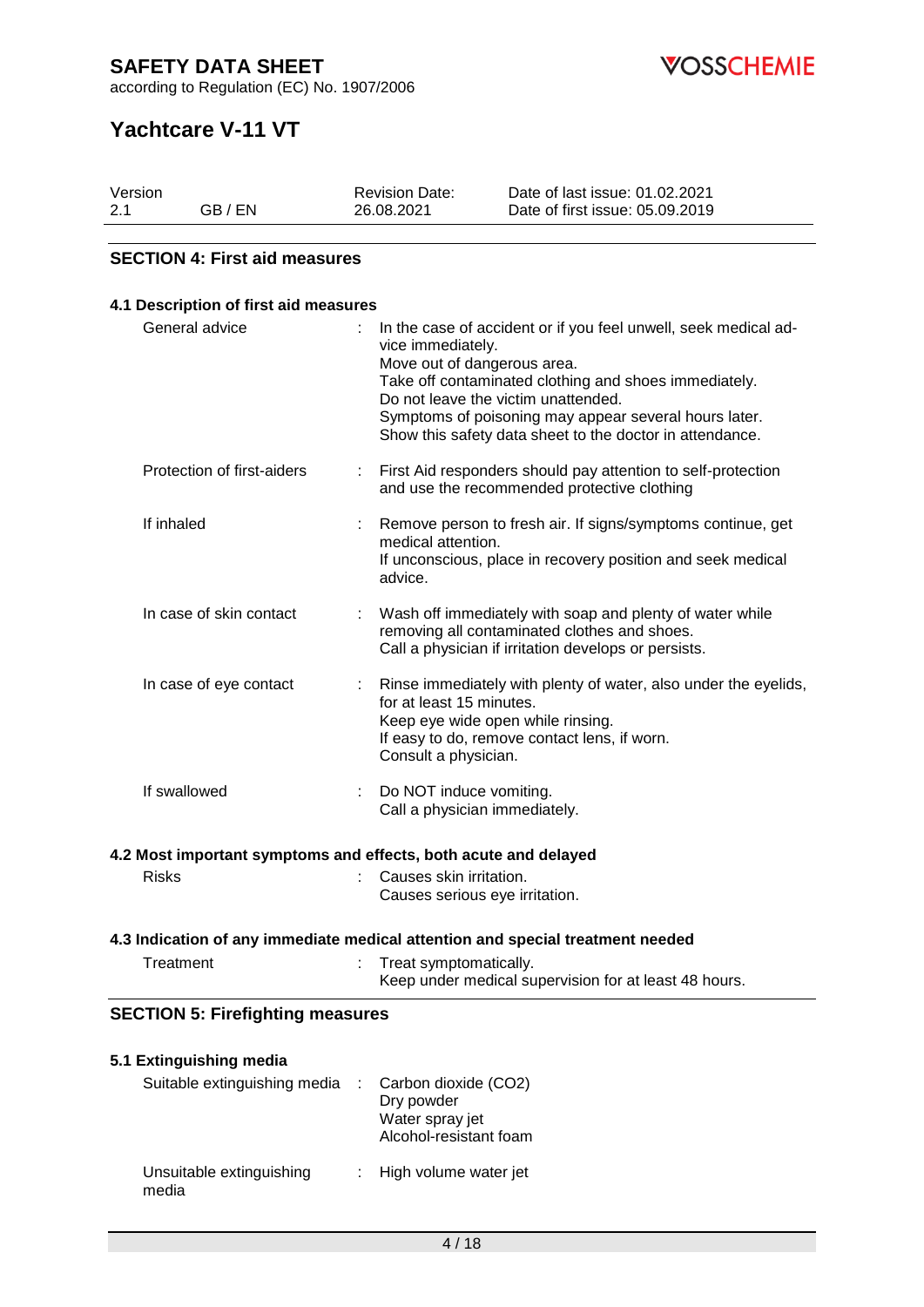according to Regulation (EC) No. 1907/2006

# **Yachtcare V-11 VT**

| Version |                                                           | <b>Revision Date:</b> |                                     | Date of last issue: 01.02.2021                                                                                                                                                                                                                                                                          |  |
|---------|-----------------------------------------------------------|-----------------------|-------------------------------------|---------------------------------------------------------------------------------------------------------------------------------------------------------------------------------------------------------------------------------------------------------------------------------------------------------|--|
| 2.1     | GB / EN                                                   |                       | 26.08.2021                          | Date of first issue: 05.09.2019                                                                                                                                                                                                                                                                         |  |
|         | 5.2 Special hazards arising from the substance or mixture |                       |                                     |                                                                                                                                                                                                                                                                                                         |  |
|         | Specific hazards during fire-<br>:<br>fighting            |                       | fire/high temperature.              | Build-up of dangerous/toxic fumes possible in cases of                                                                                                                                                                                                                                                  |  |
|         | Hazardous combustion prod- :<br>ucts                      |                       | bustion                             | Hazardous decomposition products due to incomplete com-                                                                                                                                                                                                                                                 |  |
|         |                                                           |                       | bons (smoke).                       | Carbon monoxide, carbon dioxide and unburned hydrocar-                                                                                                                                                                                                                                                  |  |
|         | 5.3 Advice for firefighters                               |                       |                                     |                                                                                                                                                                                                                                                                                                         |  |
|         | Special protective equipment :<br>for firefighters        |                       | Use personal protective equipment.  | In the event of fire, wear self-contained breathing apparatus.                                                                                                                                                                                                                                          |  |
|         | Further information                                       |                       | must not be discharged into drains. | : Use water spray to cool unopened containers.<br>Collect contaminated fire extinguishing water separately. This<br>Fire residues and contaminated fire extinguishing water must<br>be disposed of in accordance with local regulations.<br>In the event of fire and/or explosion do not breathe fumes. |  |

# **SECTION 6: Accidental release measures**

## **6.1 Personal precautions, protective equipment and emergency procedures**

| Personal precautions | Wear personal protective equipment.                        |
|----------------------|------------------------------------------------------------|
|                      | Evacuate personnel to safe areas.                          |
|                      | Ensure adequate ventilation, especially in confined areas. |
|                      | Remove all sources of ignition.                            |
|                      | Do not smoke.                                              |
|                      | Avoid contact with skin, eyes and clothing.                |
|                      |                                                            |

## **6.2 Environmental precautions**

| Environmental precautions | : Do not flush into surface water or sanitary sewer system.   |
|---------------------------|---------------------------------------------------------------|
|                           | If the product contaminates rivers and lakes or drains inform |
|                           | respective authorities.                                       |

## **6.3 Methods and material for containment and cleaning up**

| Methods for cleaning up | : Soak up with inert absorbent material (e.g. sand, silica gel,<br>acid binder, universal binder, sawdust). |
|-------------------------|-------------------------------------------------------------------------------------------------------------|
|                         | Keep in suitable, closed containers for disposal.<br>Do not flush with water.                               |

#### **6.4 Reference to other sections**

For personal protection see section 8., For disposal considerations see section 13.

## **SECTION 7: Handling and storage**

## **7.1 Precautions for safe handling**

Advice on safe handling : Keep container closed when not in use.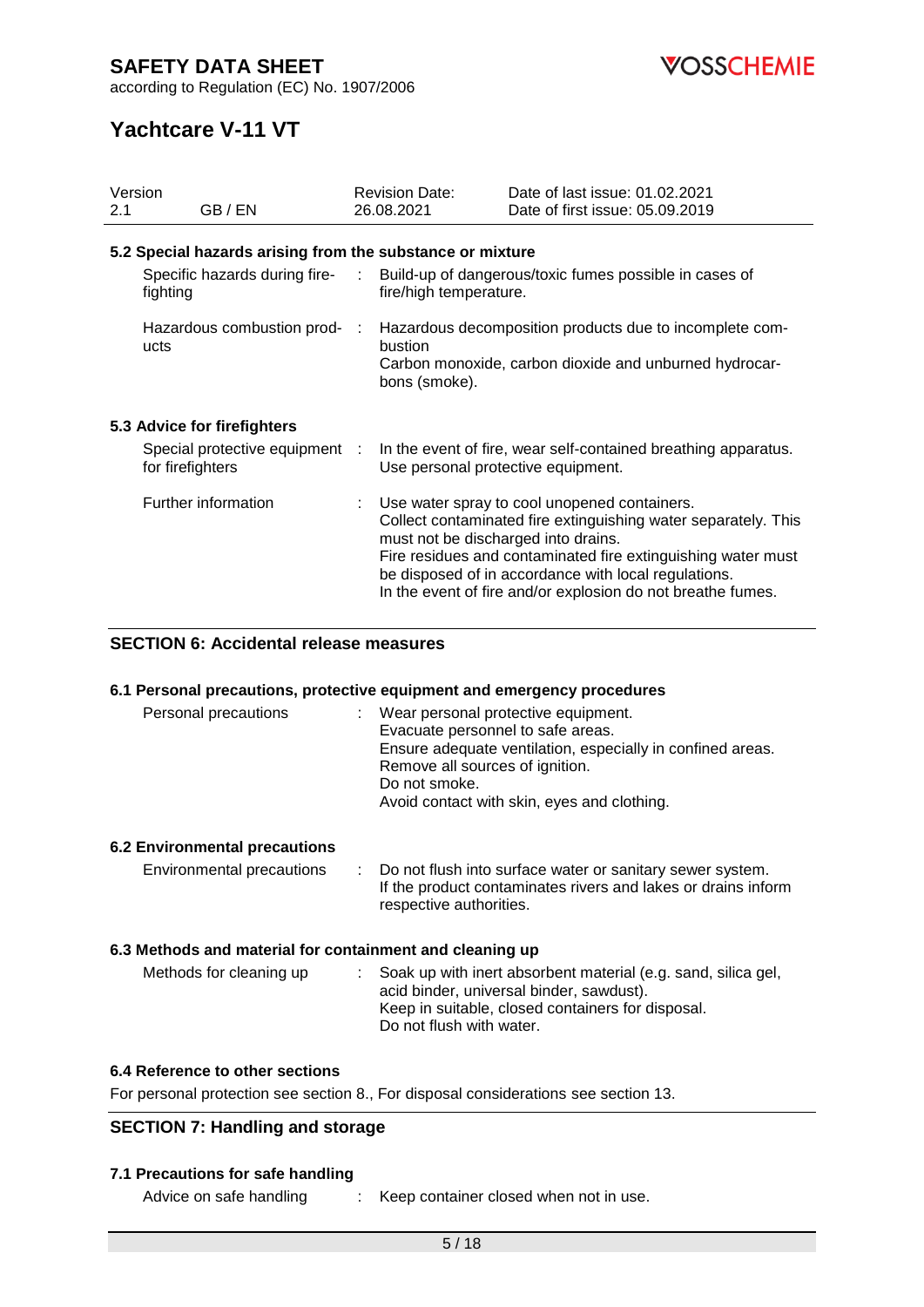according to Regulation (EC) No. 1907/2006



# **Yachtcare V-11 VT**

| 2.1 | Version<br>GB / EN                                               |                           | <b>Revision Date:</b><br>26.08.2021                                        | Date of last issue: 01.02.2021<br>Date of first issue: 05.09.2019                                                                                                                                                                    |
|-----|------------------------------------------------------------------|---------------------------|----------------------------------------------------------------------------|--------------------------------------------------------------------------------------------------------------------------------------------------------------------------------------------------------------------------------------|
|     |                                                                  |                           | Avoid contact with skin and eyes.<br>from the application of this mixture. | Provide sufficient air exchange and/or exhaust in work rooms.<br>Wear personal protective equipment.<br>Avoid the inhalation of dust, particulates, spray or mist arising<br>Avoid inhalation of dust from sanding.                  |
|     | Advice on protection against<br>fire and explosion               | $\mathcal{L}$             |                                                                            | Vapours may form explosive mixtures with air. Keep away<br>from open flames, hot surfaces and sources of ignition. Do not<br>smoke. Take measures to prevent the build up of electrostatic<br>charge. Use explosion-proof equipment. |
|     | 7.2 Conditions for safe storage, including any incompatibilities |                           |                                                                            |                                                                                                                                                                                                                                      |
|     | Requirements for storage<br>areas and containers                 | $\mathbb{R}^{\mathbb{Z}}$ | dry, cool and well-ventilated place.                                       | Store in original container. Keep containers tightly closed in a                                                                                                                                                                     |
|     | Further information on stor-<br>age conditions                   |                           | direct sunlight.                                                           | Keep away from heat and sources of ignition. Keep away from                                                                                                                                                                          |
|     | Advice on common storage                                         | ÷                         | Incompatible with oxidizing agents.<br>Keep away from food and drink.      |                                                                                                                                                                                                                                      |
|     | 7.3 Specific end use(s)                                          |                           |                                                                            |                                                                                                                                                                                                                                      |
|     | Specific use(s)                                                  |                           | No data available                                                          |                                                                                                                                                                                                                                      |

# **SECTION 8: Exposure controls/personal protection**

## **8.1 Control parameters**

# **Occupational Exposure Limits**

| Components      | CAS-No.    | Value type (Form<br>of exposure)             | Control parameters | <b>Basis</b> |  |
|-----------------|------------|----------------------------------------------|--------------------|--------------|--|
| Talc            | 14807-96-6 | <b>TWA (Respirable</b><br>dust)              | 1 $mg/m3$          | GB EH40      |  |
|                 |            | <b>TWA (Respirable</b><br>dust)              | $0.1$ mg/m $3$     | 2004/37/EC   |  |
|                 |            | Further information: Carcinogens or mutagens |                    |              |  |
| Barium sulphate | 7727-43-7  | TWA (inhalable<br>dust)                      | $10$ mg/m $3$      | GB EH40      |  |
|                 |            | <b>TWA (Respirable</b><br>dust)              | $4$ mg/m $3$       | GB EH40      |  |

## **Derived No Effect Level (DNEL) according to Regulation (EC) No. 1907/2006:**

| Substance name                                                                                                 | End Use        | Exposure routes   | Potential health ef-<br>fects | Value              |
|----------------------------------------------------------------------------------------------------------------|----------------|-------------------|-------------------------------|--------------------|
| Reaction mass of<br>$2,2'-[(4-$<br>methylphenyl)imino]bi<br>sethanol and Ethanol<br>$2-[12-(2-$<br>hydroxyeth- | <b>Workers</b> | <b>Inhalation</b> | Long-term systemic<br>effects | $9.8 \text{ mg/m}$ |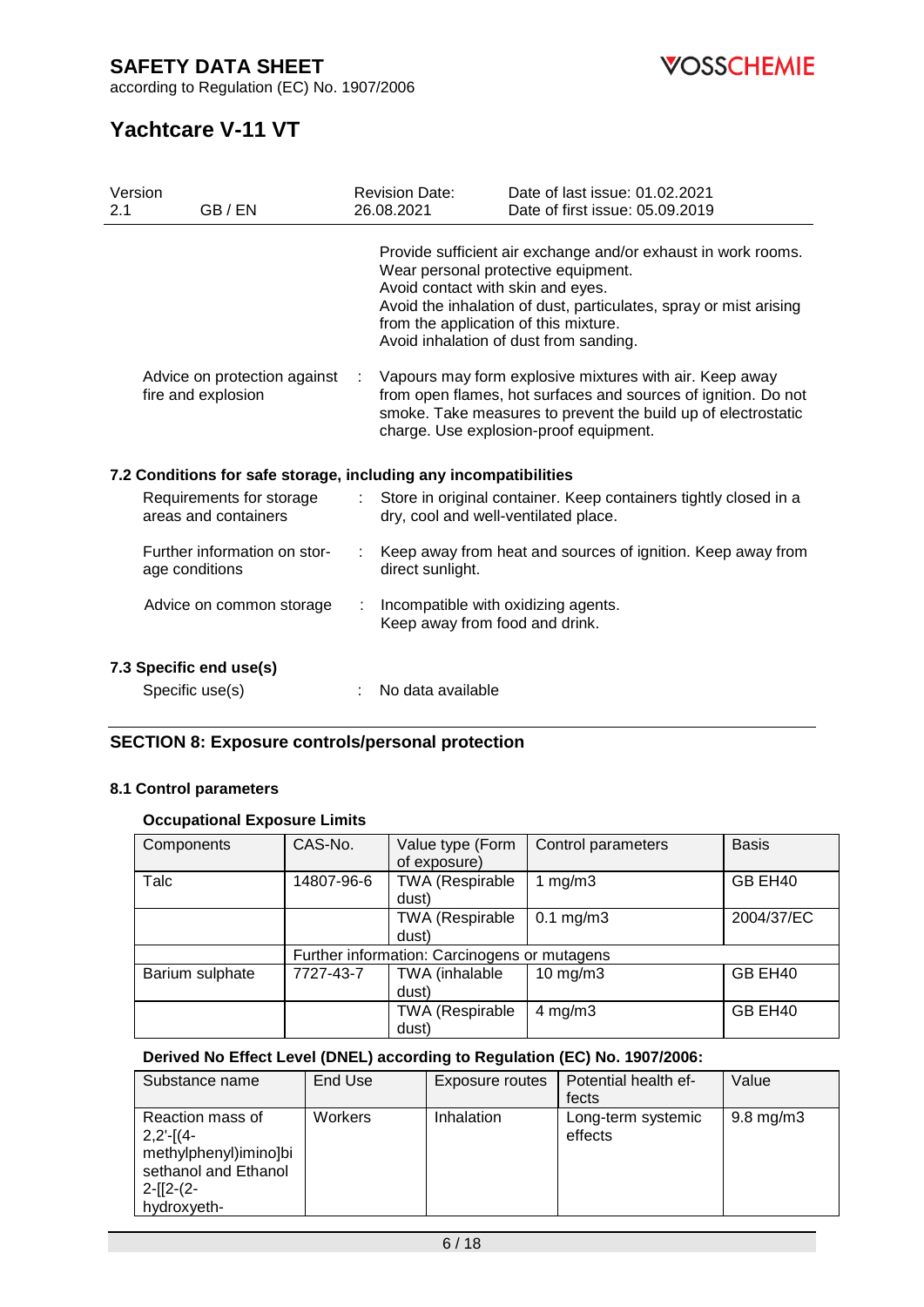

according to Regulation (EC) No. 1907/2006

# **Yachtcare V-11 VT**

| 2.1 | Version<br>GB/EN                                                                                                                        |           | <b>Revision Date:</b><br>26.08.2021 |                                  | Date of last issue: 01.02.2021<br>Date of first issue: 05.09.2019 |                |
|-----|-----------------------------------------------------------------------------------------------------------------------------------------|-----------|-------------------------------------|----------------------------------|-------------------------------------------------------------------|----------------|
|     | oxy)ethyl](4-<br>methylphenyl)amino]-                                                                                                   |           |                                     |                                  |                                                                   |                |
|     |                                                                                                                                         | Workers   |                                     | Skin contact                     | Long-term systemic<br>effects                                     | $1.4$ mg/kg    |
|     |                                                                                                                                         | Consumers |                                     | Inhalation                       | Long-term systemic<br>effects                                     | $2.9$ mg/m $3$ |
|     |                                                                                                                                         | Consumers |                                     | Skin contact,<br>Oral            | Long-term systemic<br>effects                                     | $0.83$ mg/kg   |
|     | Predicted No Effect Concentration (PNEC) according to Regulation (EC) No. 1907/2006:                                                    |           |                                     |                                  |                                                                   |                |
|     | Substance name                                                                                                                          |           |                                     | <b>Environmental Compartment</b> |                                                                   | Value          |
|     | Reaction mass of 2,2'-[(4-<br>methylphenyl)imino]bisethanol<br>and Ethanol 2-[[2-(2-<br>hydroxyethoxy)ethyl](4-<br>methylphenyl)amino]- |           |                                     | Fresh water                      |                                                                   | $0.048$ mg/l   |
|     |                                                                                                                                         |           |                                     | Marine water                     |                                                                   | $0.005$ mg/l   |
|     |                                                                                                                                         |           |                                     | Sewage treatment plant           |                                                                   | 10 mg/l        |
|     |                                                                                                                                         |           |                                     | Fresh water sediment             |                                                                   | $1.2$ mg/kg    |
|     |                                                                                                                                         |           |                                     | Marine sediment                  |                                                                   | $0.12$ mg/kg   |
|     |                                                                                                                                         |           | Soil                                |                                  |                                                                   | $0.21$ mg/kg   |
|     | 8.2 Exposure controls<br>Personal protective equipment<br>Eye protection                                                                |           |                                     |                                  | Safety glasses with side-shields conforming to EN166              |                |
|     |                                                                                                                                         |           |                                     |                                  |                                                                   |                |
|     | Hand protection<br>Material                                                                                                             |           |                                     | <b>Fluorinated rubber</b>        |                                                                   |                |
|     | Break through time                                                                                                                      |           | $>480$ min                          |                                  |                                                                   |                |
|     | Glove thickness                                                                                                                         |           | $>= 0.4$ mm                         |                                  |                                                                   |                |
|     | <b>Directive</b>                                                                                                                        |           | <b>DIN EN 374</b>                   |                                  |                                                                   |                |
|     | Protective index                                                                                                                        |           | Class 6                             |                                  |                                                                   |                |
|     | Material                                                                                                                                |           | $>480$ min                          | Nitrile rubber                   |                                                                   |                |
|     | Break through time                                                                                                                      |           |                                     |                                  |                                                                   |                |

Protective index

Glove thickness :  $>= 0.4$  mm Directive : DIN EN 374<br>Protective index : Class 6

Remarks : Gloves should be discarded and replaced if there is any indication of degradation or chemical breakthrough. The data about break through time/strength of material are standard values! The exact break through time/strength of material has to be obtained from the producer of the protective glove. The choice of an appropriate glove does not only depend on its material but also on other quality features and is different from one producer to the other. Preventive skin protection Butyl gloves are not suitable. Avoid natural rubber gloves.

### Skin and body protection : Please wear suitable protective clothing, e.g. made of cotton or heat-resistant synthetic fibres. Long sleeved clothing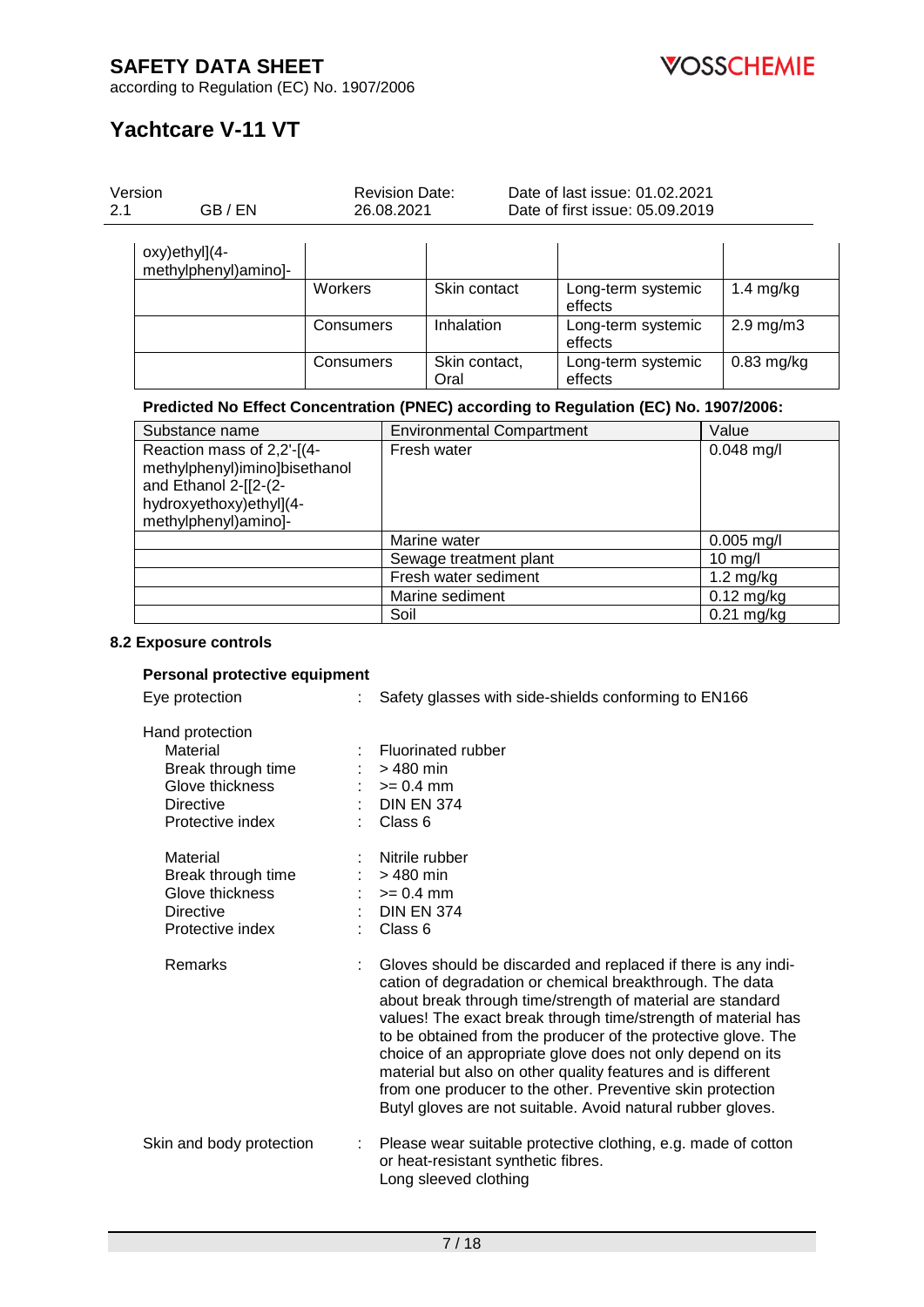according to Regulation (EC) No. 1907/2006



# **Yachtcare V-11 VT**

| Version<br>2.1 | GB / EN                | <b>Revision Date:</b><br>26.08.2021                                        | Date of last issue: 01.02.2021<br>Date of first issue: 05.09.2019                                                                                                                                                                                                                                                                                                                                                                              |
|----------------|------------------------|----------------------------------------------------------------------------|------------------------------------------------------------------------------------------------------------------------------------------------------------------------------------------------------------------------------------------------------------------------------------------------------------------------------------------------------------------------------------------------------------------------------------------------|
|                | Respiratory protection | exposure limits.<br>should be used.<br>(dust).                             | Apply technical measures to comply with the occupational<br>If exposure cannot be avoided by the provision of local ex-<br>haust ventilation, suitable respiratory protective equipment<br>Dry sanding, flame cutting and/or welding of the cured mate-<br>rial will give rise to dust and/or hazardous fumes.<br>Use the indicated respiratory protection if the occupational<br>exposure limit is exceeded and/or in case of product release |
|                | Filter type            |                                                                            | Combined particulates and organic vapour type (A-P)                                                                                                                                                                                                                                                                                                                                                                                            |
|                | Protective measures    | located close to the working place.<br>Use only with adequate ventilation. | Ensure that eye flushing systems and safety showers are<br>Avoid contact with the skin and the eyes.                                                                                                                                                                                                                                                                                                                                           |

# **SECTION 9: Physical and chemical properties**

## **9.1 Information on basic physical and chemical properties**

| Physical state                                      |            | paste                                                      |
|-----------------------------------------------------|------------|------------------------------------------------------------|
| Colour                                              |            | beige                                                      |
| Odour                                               |            | aromatic                                                   |
| Melting point/freezing point                        | ÷          | $-76.8 °C$<br>Literature value vinyltoluene                |
| Boiling point/boiling range                         |            | 168 °CLiterature value vinyltoluene                        |
| Upper explosion limit / Upper<br>flammability limit |            | : $6.1\%$ (V)<br>Literature value vinyltoluene             |
| Lower explosion limit / Lower<br>flammability limit | $\sim 100$ | 1.9 %(V)<br>Literature value vinyltoluene                  |
| Flash point                                         | ÷          | 53 °C<br>Literature value vinyltoluene                     |
| Ignition temperature                                |            | 575 $^{\circ}$ C<br>Literature value vinyltoluene          |
| pH                                                  |            | not determined substance/mixture is non-soluble (in water) |
| Viscosity<br>Viscosity, dynamic                     | ÷          | not determined                                             |
| Viscosity, kinematic                                | ÷          | not determined                                             |
| Solubility(ies)                                     |            |                                                            |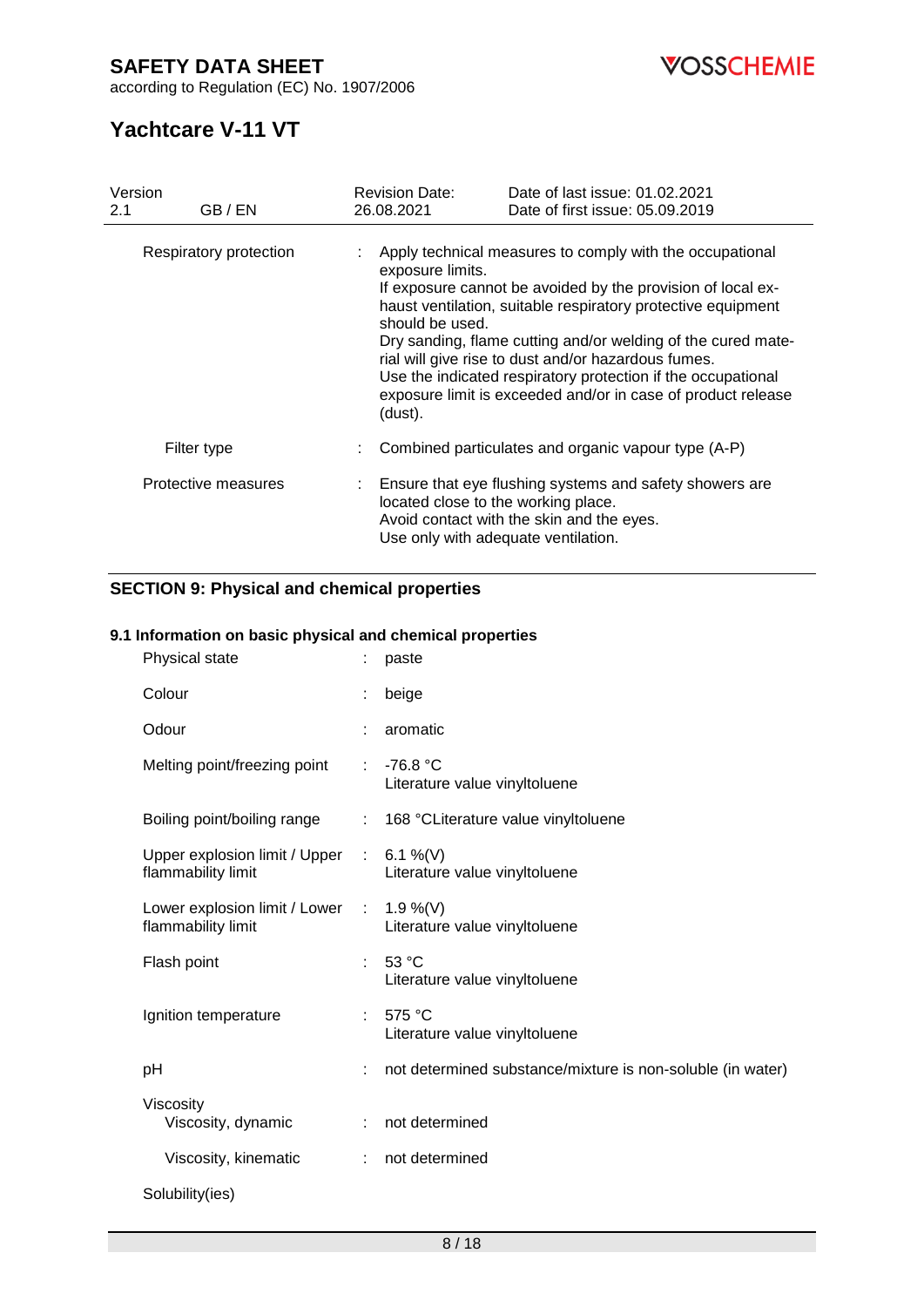

according to Regulation (EC) No. 1907/2006

# **Yachtcare V-11 VT**

| Version<br>GB / EN<br>2.1                  | <b>Revision Date:</b><br>26.08.2021                | Date of last issue: 01.02.2021<br>Date of first issue: 05.09.2019 |
|--------------------------------------------|----------------------------------------------------|-------------------------------------------------------------------|
| Water solubility                           | insoluble                                          |                                                                   |
| Partition coefficient: n-<br>octanol/water | No data available                                  |                                                                   |
| Vapour pressure                            | : $2 hPa (20 °C)$<br>Literature value vinyltoluene |                                                                   |
| Density                                    | : ca. 1.8 g/cm3 (20 $^{\circ}$ C)                  |                                                                   |
| 9.2 Other information<br><b>Explosives</b> | Not explosive<br>t                                 |                                                                   |
|                                            |                                                    | In use, may form flammable/explosive vapour-air mixture.          |
| Self-ignition                              | not auto-flammable                                 |                                                                   |

# **SECTION 10: Stability and reactivity**

## **10.1 Reactivity**

No decomposition if used as directed.

## **10.2 Chemical stability**

No decomposition if stored and applied as directed.

## **10.3 Possibility of hazardous reactions**

| Hazardous reactions         | : Avoid radical-forming starting agents, peroxides and reactive<br>metals.<br>Polymerisation can occur. Polymerisation is a highly exother-<br>mic reaction and may generate sufficient heat to cause ther-<br>mal decomposition and/or rupture containers. |
|-----------------------------|-------------------------------------------------------------------------------------------------------------------------------------------------------------------------------------------------------------------------------------------------------------|
| 10.4 Conditions to avoid    |                                                                                                                                                                                                                                                             |
| Conditions to avoid         | : Heat, flames and sparks.<br>Strong sunlight for prolonged periods.                                                                                                                                                                                        |
| 10.5 Incompatible materials |                                                                                                                                                                                                                                                             |
| Materials to avoid          | : Strong acids and oxidizing agents<br>polymerisation initiators                                                                                                                                                                                            |

## **10.6 Hazardous decomposition products**

Build-up of dangerous/toxic fumes possible in cases of fire/high temperature.

# **SECTION 11: Toxicological information**

## **11.1 Information on hazard classes as defined in Regulation (EC) No 1272/2008**

## **Acute toxicity**

Not classified based on available information.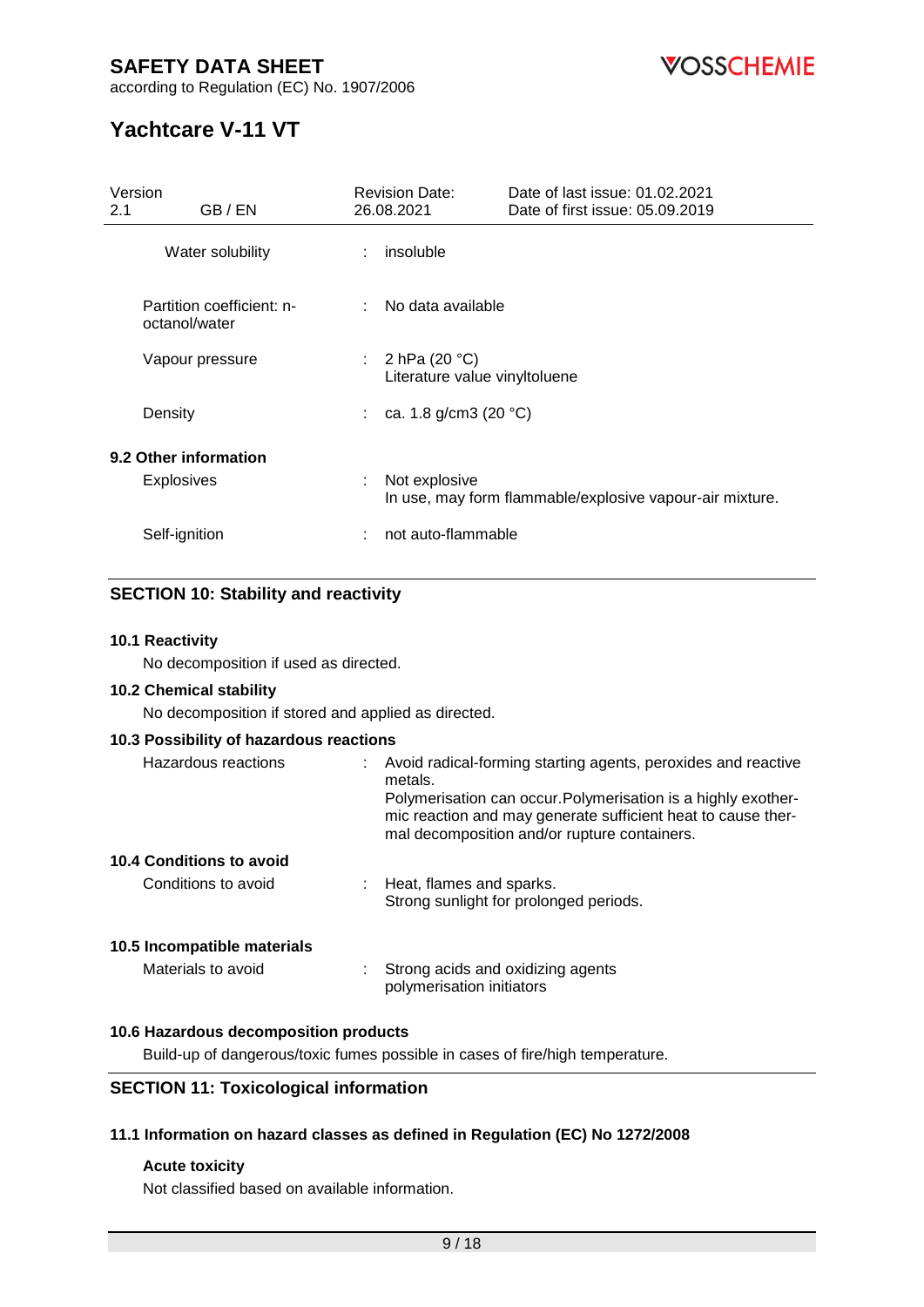according to Regulation (EC) No. 1907/2006



# **Yachtcare V-11 VT**

| 2.1 | Version<br>GB / EN                                                  |    | <b>Revision Date:</b><br>26.08.2021                                                                               | Date of last issue: 01.02.2021<br>Date of first issue: 05.09.2019             |
|-----|---------------------------------------------------------------------|----|-------------------------------------------------------------------------------------------------------------------|-------------------------------------------------------------------------------|
|     | <b>Product:</b><br>Acute inhalation toxicity                        |    | Acute toxicity estimate: > 20 mg/l<br>Exposure time: 4 h<br>Test atmosphere: vapour<br>Method: Calculation method |                                                                               |
|     | Components:                                                         |    |                                                                                                                   |                                                                               |
|     | vinyltoluene:                                                       |    |                                                                                                                   |                                                                               |
|     | Acute oral toxicity                                                 | ÷. | LD50 Oral (Rat): 3,680 mg/kg                                                                                      |                                                                               |
|     | Acute inhalation toxicity                                           |    | : LC50: 16.861 mg/l<br>Exposure time: 4 h<br>Test atmosphere: vapour                                              |                                                                               |
|     | Acute dermal toxicity                                               | t. | LD50 Dermal (Rabbit): 4,490 mg/kg                                                                                 |                                                                               |
|     | hydroxyethoxy)ethyl](4-methylphenyl)amino]-:                        |    |                                                                                                                   | Reaction mass of 2,2'-[(4-methylphenyl)imino]bisethanol and Ethanol 2-[[2-(2- |
|     | Acute oral toxicity                                                 |    | LD50 Oral (Rat): 619 mg/kg<br>Method: OECD Test Guideline 401                                                     |                                                                               |
|     | Acute dermal toxicity                                               |    | LD50 Dermal $(Rat):$ > 2,000 mg/kg<br>Method: OECD Test Guideline 402                                             |                                                                               |
|     | Talc:                                                               |    |                                                                                                                   |                                                                               |
|     | Acute inhalation toxicity                                           |    | tion toxicity                                                                                                     | Assessment: The substance or mixture has no acute inhala-                     |
|     | <b>Skin corrosion/irritation</b><br>Causes skin irritation.         |    |                                                                                                                   |                                                                               |
|     | Components:                                                         |    |                                                                                                                   |                                                                               |
|     | vinyltoluene:                                                       |    |                                                                                                                   |                                                                               |
|     | Assessment<br>Result                                                |    | : Irritating to skin.<br>Skin irritation                                                                          |                                                                               |
|     | hydroxyethoxy)ethyl](4-methylphenyl)amino]-:                        |    |                                                                                                                   | Reaction mass of 2,2'-[(4-methylphenyl)imino]bisethanol and Ethanol 2-[[2-(2- |
|     | Result                                                              |    | Skin irritation                                                                                                   |                                                                               |
|     | Serious eye damage/eye irritation<br>Causes serious eye irritation. |    |                                                                                                                   |                                                                               |
|     | Components:                                                         |    |                                                                                                                   |                                                                               |
|     | vinyItoluene:                                                       |    |                                                                                                                   |                                                                               |
|     | Assessment<br>Result                                                |    | Irritating to eyes.<br>Moderate eye irritation                                                                    |                                                                               |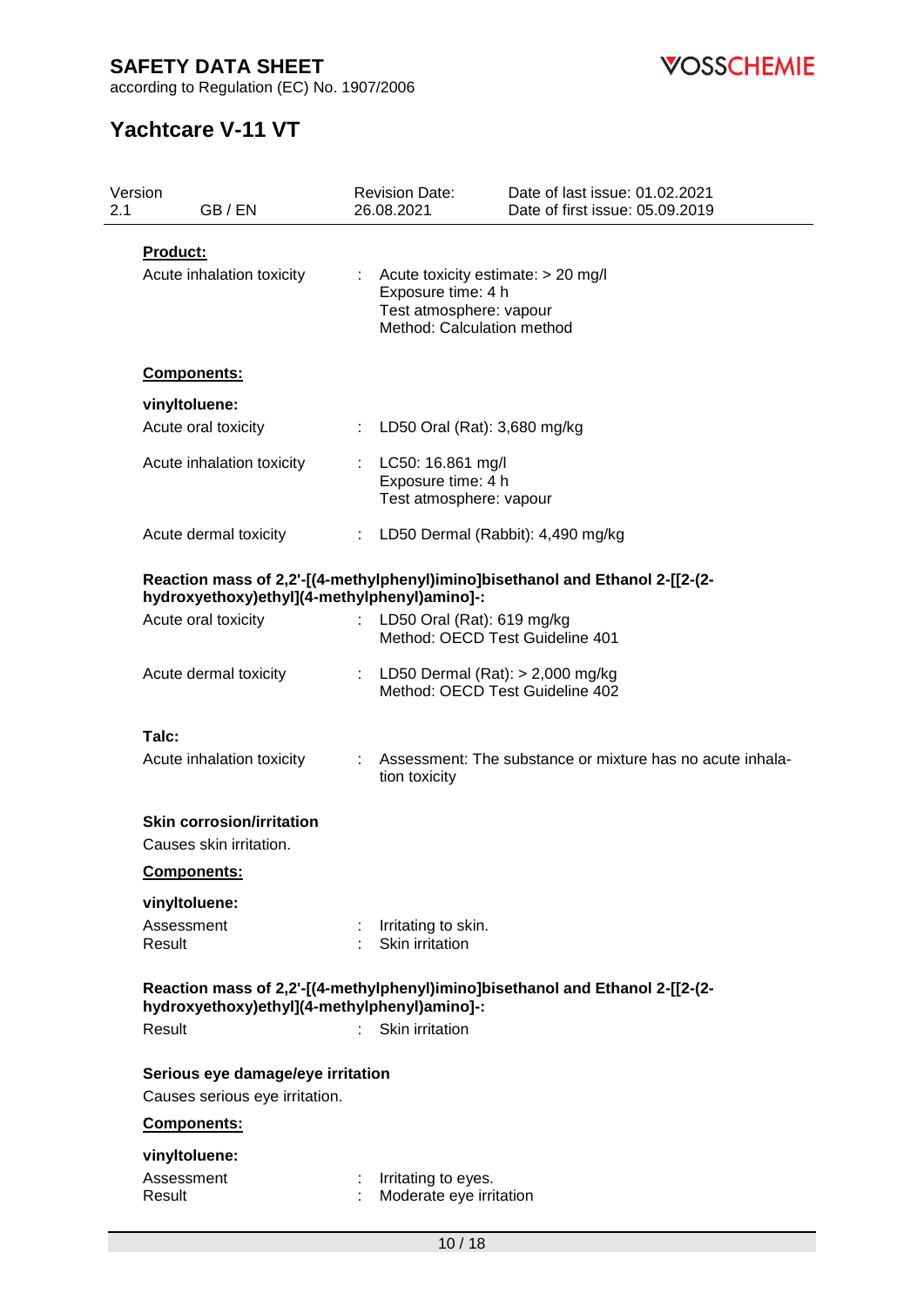**OSSCHEMIE** 

according to Regulation (EC) No. 1907/2006

# **Yachtcare V-11 VT**

| Version |         | <b>Revision Date:</b> | Date of last issue: 01.02.2021  |
|---------|---------|-----------------------|---------------------------------|
| 2.1     | GB / EN | 26.08.2021            | Date of first issue: 05.09.2019 |

# **Reaction mass of 2,2'-[(4-methylphenyl)imino]bisethanol and Ethanol 2-[[2-(2 hydroxyethoxy)ethyl](4-methylphenyl)amino]-:**

Result **Result** : Irreversible effects on the eve

### **Respiratory or skin sensitisation**

#### **Skin sensitisation**

Not classified based on available information.

#### **Respiratory sensitisation**

Not classified based on available information.

### **Components:**

#### **Reaction mass of 2,2'-[(4-methylphenyl)imino]bisethanol and Ethanol 2-[[2-(2 hydroxyethoxy)ethyl](4-methylphenyl)amino]-:**

| Test Type  | : Local lymph node assay (LLNA)                      |
|------------|------------------------------------------------------|
| Species    | Mouse                                                |
| Assessment | : The product is a skin sensitiser, sub-category 1B. |
| Method     | : OECD Test Guideline 429                            |
| Result     | : positive                                           |

## **Germ cell mutagenicity**

Not classified based on available information.

### **Carcinogenicity**

Not classified based on available information.

#### **Reproductive toxicity**

Not classified based on available information.

#### **STOT - single exposure**

Not classified based on available information.

#### **STOT - repeated exposure**

Not classified based on available information.

### **Aspiration toxicity**

Not classified based on available information.

#### **Components:**

**vinyltoluene:**

May be fatal if swallowed and enters airways.

## **11.2 Information on other hazards**

#### **Endocrine disrupting properties**

## **Product:**

Assessment : The substance/mixture does not contain components considered to have endocrine disrupting properties according to REACH Article 57(f) or Commission Delegated regulation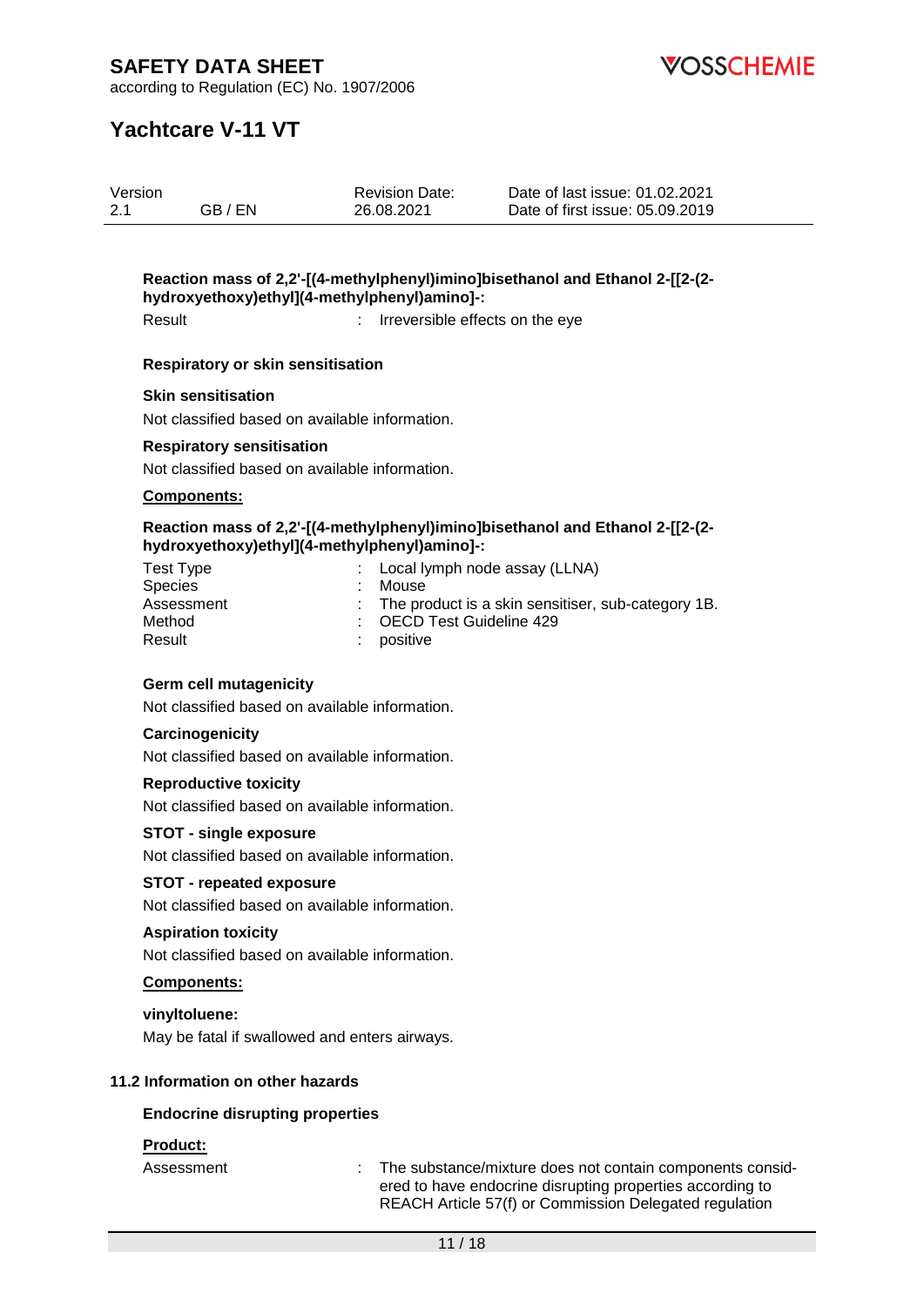**VOSSCHEMIE** 

according to Regulation (EC) No. 1907/2006

# **Yachtcare V-11 VT**

| Version<br>2.1<br>GB / EN                                                        |           | <b>Revision Date:</b><br>26.08.2021                            | Date of last issue: 01.02.2021<br>Date of first issue: 05.09.2019             |
|----------------------------------------------------------------------------------|-----------|----------------------------------------------------------------|-------------------------------------------------------------------------------|
|                                                                                  |           | levels of 0.1% or higher.                                      | (EU) 2017/2100 or Commission Regulation (EU) 2018/605 at                      |
| <b>SECTION 12: Ecological information</b>                                        |           |                                                                |                                                                               |
| 12.1 Toxicity                                                                    |           |                                                                |                                                                               |
| Components:                                                                      |           |                                                                |                                                                               |
| vinyltoluene:                                                                    |           |                                                                |                                                                               |
| Toxicity to fish                                                                 |           | LC50 (Fat head minnow): 5.2 mg/l<br>Exposure time: 96 h        |                                                                               |
| Toxicity to daphnia and other<br>aquatic invertebrates                           | $\sim 10$ | Exposure time: 48 h                                            | EC50 (Daphnia magna (Water flea)): 1.3 mg/l                                   |
| Toxicity to algae/aquatic<br>plants                                              | ÷.        | mg/l<br>Exposure time: 72 h                                    | EC50 (Pseudokirchneriella subcapitata (green algae)): 2.6                     |
|                                                                                  |           | mg/l<br>Exposure time: 72 h                                    | NOEC (Pseudokirchneriella subcapitata (green algae)): 1.6                     |
| Toxicity to fish (Chronic tox-<br>icity)                                         |           | NOEC: 1.16 mg/l<br>Exposure time: 30 d<br>Species: Fish        |                                                                               |
| Toxicity to daphnia and other :<br>aquatic invertebrates (Chron-<br>ic toxicity) |           | NOEC: 0.32 mg/l<br>Exposure time: 21 d                         | Species: Daphnia magna (Water flea)                                           |
| hydroxyethoxy)ethyl](4-methylphenyl)amino]-:                                     |           |                                                                | Reaction mass of 2,2'-[(4-methylphenyl)imino]bisethanol and Ethanol 2-[[2-(2- |
| Toxicity to fish                                                                 |           | Exposure time: 96 h<br>Method: OECD Test Guideline 203         | LC50 (Cyprinus carpio (Carp)): > 100 mg/l                                     |
| Toxicity to daphnia and other<br>aquatic invertebrates                           | - 11      | Exposure time: 48 h<br>Method: OECD Test Guideline 202         | EC50 (Daphnia magna (Water flea)): 48 mg/l                                    |
| Toxicity to algae/aquatic<br>plants                                              |           | mg/l<br>Exposure time: 72 h<br>Method: OECD Test Guideline 201 | EC50 (Pseudokirchneriella subcapitata (green algae)): > 100                   |
|                                                                                  |           | mg/l<br>Exposure time: 72 h<br>Method: OECD Test Guideline 201 | NOEC (Pseudokirchneriella subcapitata (green algae)): 100                     |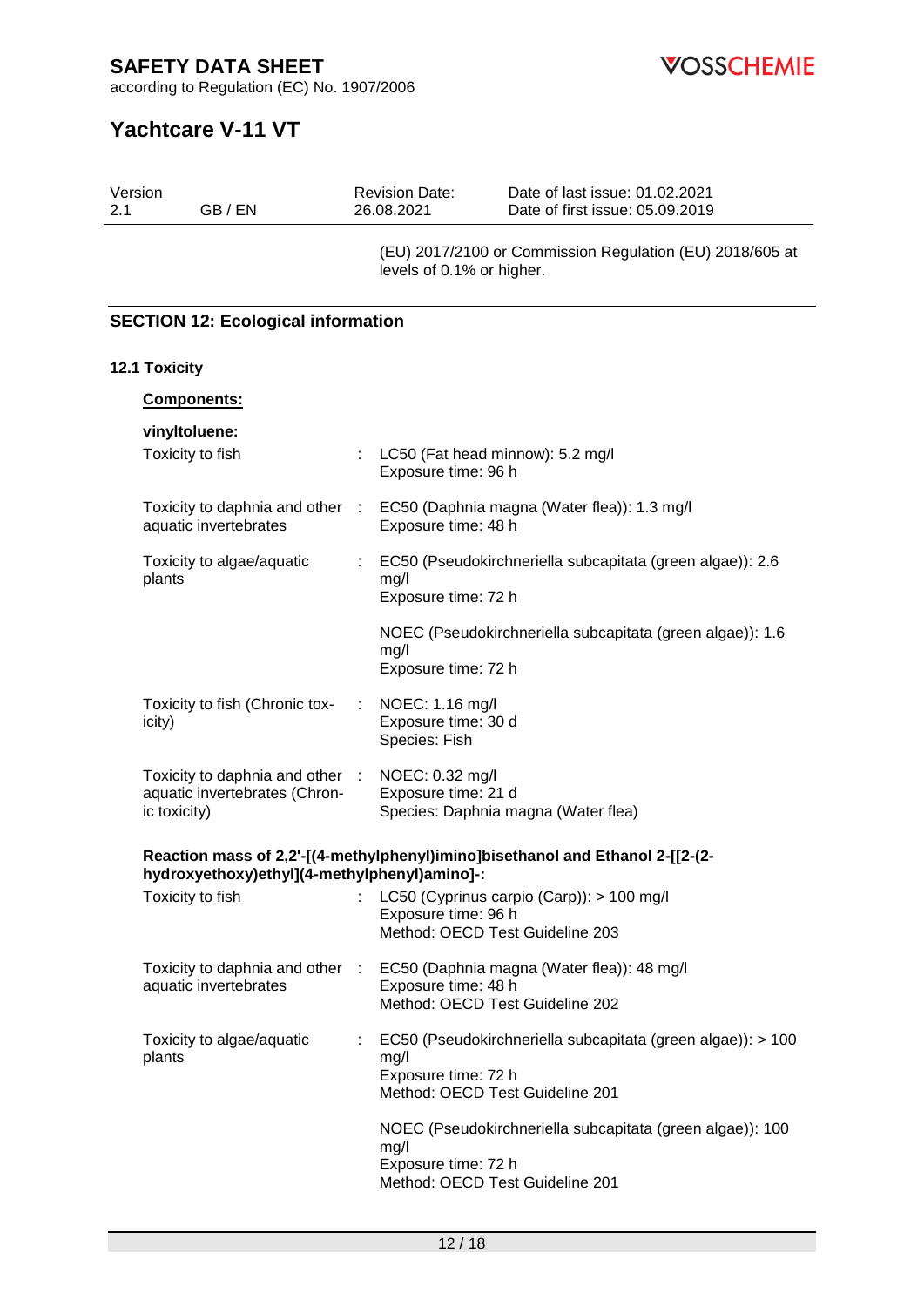**VOSSCHEMIE** 

according to Regulation (EC) No. 1907/2006

# **Yachtcare V-11 VT**

| 2.1 | Version<br>GB / EN                           |    | <b>Revision Date:</b><br>26.08.2021                                                    | Date of last issue: 01.02.2021<br>Date of first issue: 05.09.2019                                                                                                                                                                            |
|-----|----------------------------------------------|----|----------------------------------------------------------------------------------------|----------------------------------------------------------------------------------------------------------------------------------------------------------------------------------------------------------------------------------------------|
|     | Toxicity to microorganisms                   | ÷. | EC50 (Bacteria): > 1,000 mg/l<br>Exposure time: 3 h<br>Method: OECD Test Guideline 209 |                                                                                                                                                                                                                                              |
|     | 12.2 Persistence and degradability           |    |                                                                                        |                                                                                                                                                                                                                                              |
|     | No data available                            |    |                                                                                        |                                                                                                                                                                                                                                              |
|     | 12.3 Bioaccumulative potential               |    |                                                                                        |                                                                                                                                                                                                                                              |
|     | Components:                                  |    |                                                                                        |                                                                                                                                                                                                                                              |
|     | vinyltoluene:                                |    |                                                                                        |                                                                                                                                                                                                                                              |
|     | Bioaccumulation                              |    | Species: Fish<br>Bioaccumulation is unlikely.                                          |                                                                                                                                                                                                                                              |
|     | Partition coefficient: n-<br>octanol/water   | ÷  | log Pow: 3.58                                                                          |                                                                                                                                                                                                                                              |
|     | hydroxyethoxy)ethyl](4-methylphenyl)amino]-: |    |                                                                                        | Reaction mass of 2,2'-[(4-methylphenyl)imino]bisethanol and Ethanol 2-[[2-(2-                                                                                                                                                                |
|     | Partition coefficient: n-<br>octanol/water   |    | log Pow: 2.17 (20 °C)                                                                  |                                                                                                                                                                                                                                              |
|     | 12.4 Mobility in soil<br>No data available   |    |                                                                                        |                                                                                                                                                                                                                                              |
|     | 12.5 Results of PBT and vPvB assessment      |    |                                                                                        |                                                                                                                                                                                                                                              |
|     | Product:                                     |    |                                                                                        |                                                                                                                                                                                                                                              |
|     | Assessment                                   |    | 0.1% or higher                                                                         | This substance/mixture contains no components considered<br>to be either persistent, bioaccumulative and toxic (PBT), or<br>very persistent and very bioaccumulative (vPvB) at levels of                                                     |
|     | 12.6 Endocrine disrupting properties         |    |                                                                                        |                                                                                                                                                                                                                                              |
|     | Product:                                     |    |                                                                                        |                                                                                                                                                                                                                                              |
|     | Assessment                                   |    | levels of 0.1% or higher.                                                              | The substance/mixture does not contain components consid-<br>ered to have endocrine disrupting properties according to<br>REACH Article 57(f) or Commission Delegated regulation<br>(EU) 2017/2100 or Commission Regulation (EU) 2018/605 at |
|     | 12.7 Other adverse effects                   |    |                                                                                        |                                                                                                                                                                                                                                              |
|     | Product:                                     |    |                                                                                        |                                                                                                                                                                                                                                              |
|     | Additional ecological infor-<br>mation       |    | No data available                                                                      |                                                                                                                                                                                                                                              |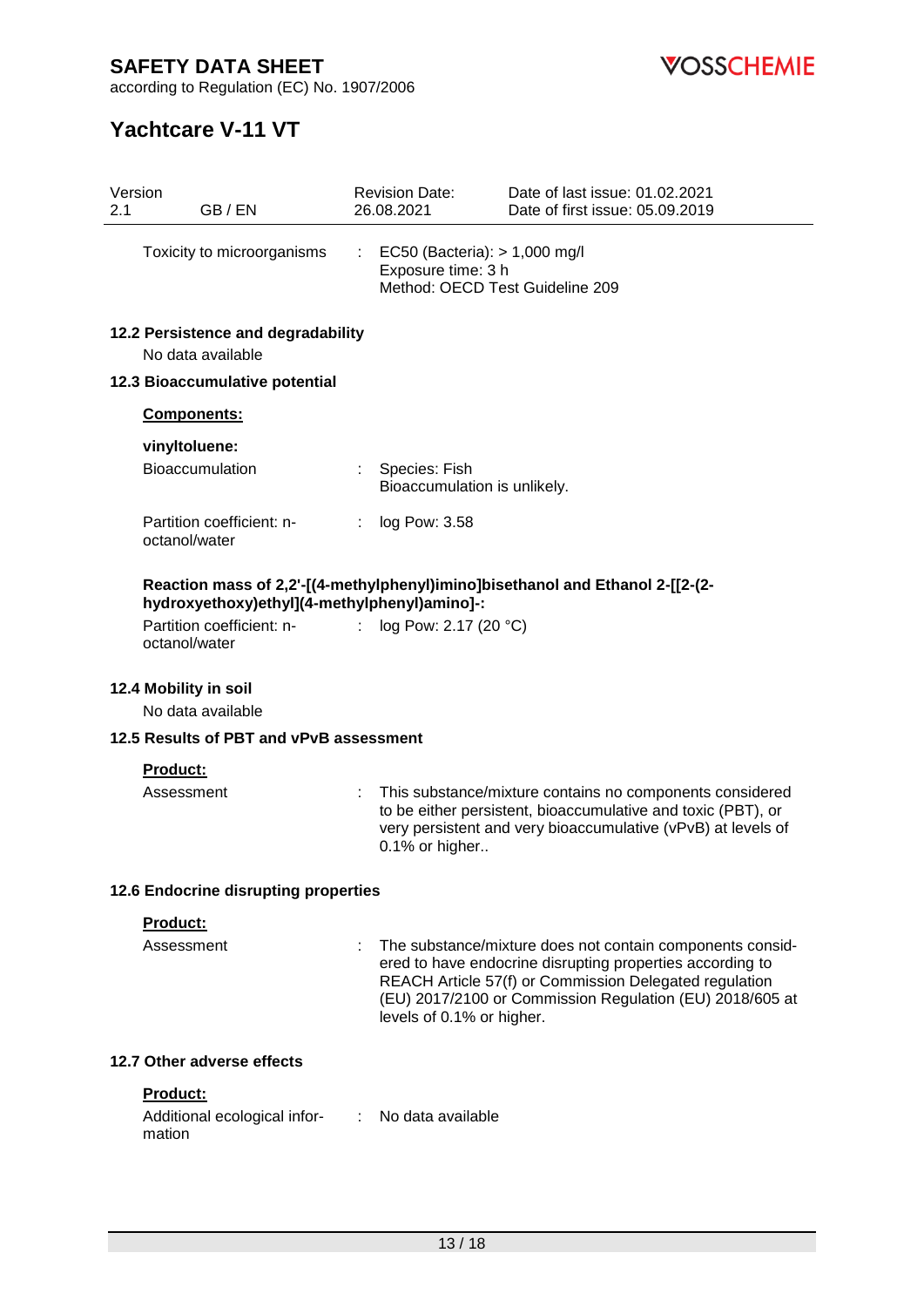according to Regulation (EC) No. 1907/2006

**VOSSCHEMIE** 

# **Yachtcare V-11 VT**

| Version |         | <b>Revision Date:</b> | Date of last issue: 01.02.2021  |
|---------|---------|-----------------------|---------------------------------|
| 2.1     | GB / EN | 26.08.2021            | Date of first issue: 05.09.2019 |

# **SECTION 13: Disposal considerations**

| 13.1 Waste treatment methods |    |                                                                                                                                                                                                                                                                                                                                                           |
|------------------------------|----|-----------------------------------------------------------------------------------------------------------------------------------------------------------------------------------------------------------------------------------------------------------------------------------------------------------------------------------------------------------|
| Product                      | t. | Do not dispose of with domestic refuse.<br>Do not empty into drains, dispose of this material and its con-<br>tainer at hazardous or special waste collection point.<br>Dispose of in accordance with local regulations.<br>Dispose of wastes in an approved waste disposal facility.<br>Send to a licensed waste management company.                     |
| Contaminated packaging       | t. | Empty containers should be taken to an approved waste han-<br>dling site for recycling or disposal.<br>Store containers and offer for recycling of material when in<br>accordance with the local regulations.<br>Packaging that is not properly emptied must be disposed of as<br>the unused product.<br>Dispose of in accordance with local regulations. |
| Waste Code                   | ÷  | The following Waste Codes are only suggestions:<br>07 02 08, other still bottoms and reaction residues                                                                                                                                                                                                                                                    |

# **SECTION 14: Transport information**

# **14.1 UN number or ID number**

| <b>ADN</b>                      | ×. | <b>UN 1866</b>        |
|---------------------------------|----|-----------------------|
| <b>ADR</b>                      |    | <b>UN 1866</b>        |
| <b>RID</b>                      |    | <b>UN 1866</b>        |
| <b>IMDG</b>                     |    | <b>UN 1866</b>        |
| IATA                            |    | <b>UN 1866</b>        |
| 14.2 UN proper shipping name    |    |                       |
| <b>ADN</b>                      | t. | <b>RESIN SOLUTION</b> |
| <b>ADR</b>                      |    | <b>RESIN SOLUTION</b> |
| <b>RID</b>                      |    | <b>RESIN SOLUTION</b> |
| <b>IMDG</b>                     |    | <b>RESIN SOLUTION</b> |
| <b>IATA</b>                     | t. | <b>Resin solution</b> |
| 14.3 Transport hazard class(es) |    |                       |
| <b>ADN</b>                      |    | : 3                   |
| <b>ADR</b>                      |    | : 3                   |
| <b>RID</b>                      | t. | 3                     |
| <b>IMDG</b>                     |    | 3                     |
| IATA                            |    | 3                     |
|                                 |    |                       |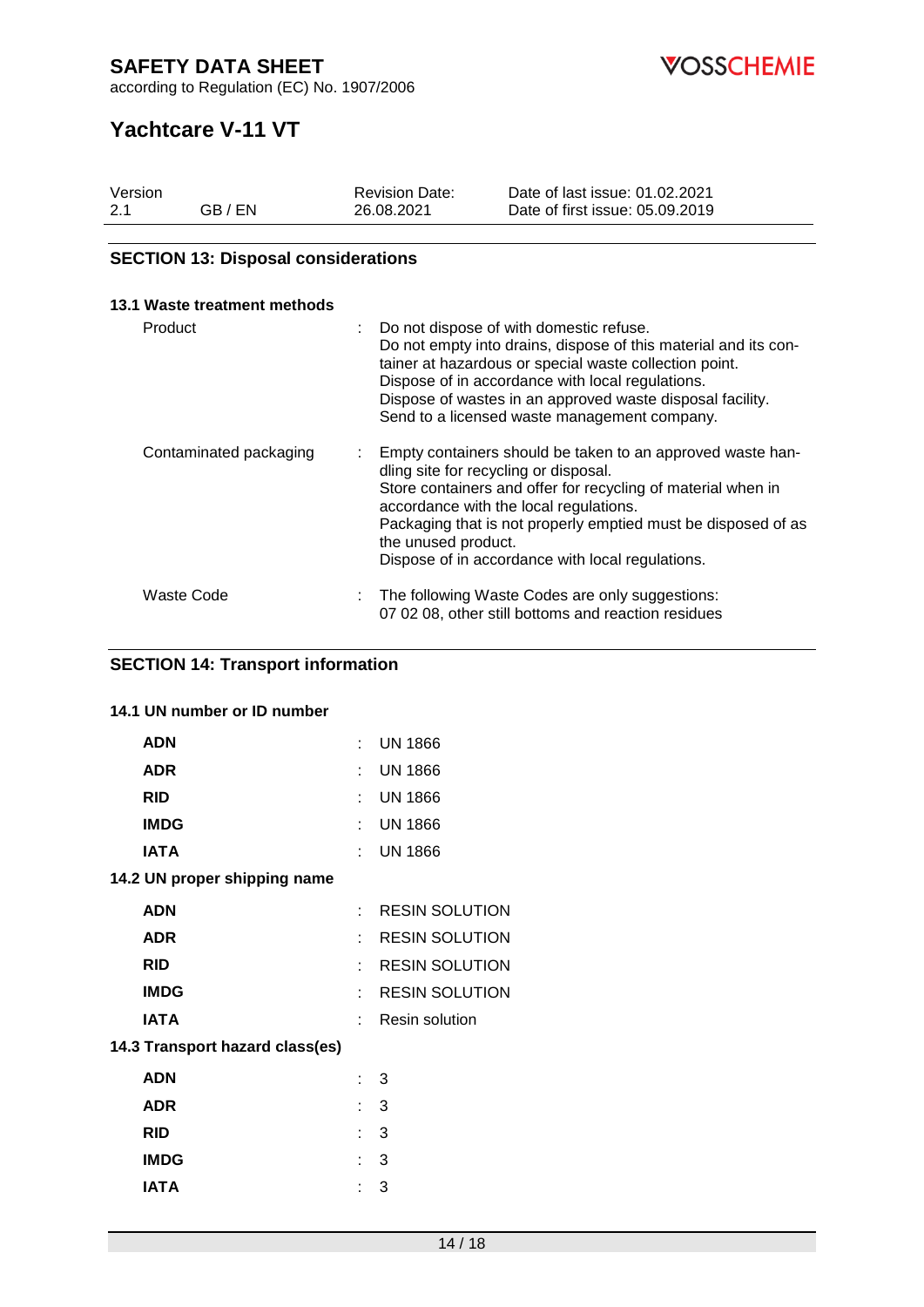according to Regulation (EC) No. 1907/2006

**VOSSCHEMIE** 

# **Yachtcare V-11 VT**

| Version<br>2.1                    | GB/EN                                                                                                                                 |   | <b>Revision Date:</b><br>26.08.2021                 | Date of last issue: 01.02.2021<br>Date of first issue: 05.09.2019 |
|-----------------------------------|---------------------------------------------------------------------------------------------------------------------------------------|---|-----------------------------------------------------|-------------------------------------------------------------------|
|                                   | 14.4 Packing group                                                                                                                    |   |                                                     |                                                                   |
|                                   | <b>ADN</b><br>Packing group<br><b>Classification Code</b><br><b>Hazard Identification Number</b><br>Labels                            |   | Ш<br>F <sub>1</sub><br>30<br>3                      |                                                                   |
|                                   | <b>ADR</b><br>Packing group<br><b>Classification Code</b><br><b>Hazard Identification Number</b><br>Labels<br>Tunnel restriction code |   | Ш<br>F <sub>1</sub><br>30<br>3<br>(D/E)             |                                                                   |
| <b>RID</b>                        | Packing group<br><b>Classification Code</b><br><b>Hazard Identification Number</b><br>Labels                                          |   | Ш<br>F <sub>1</sub><br>30<br>3                      |                                                                   |
|                                   | <b>IMDG</b><br>Packing group<br>Labels<br>EmS Code                                                                                    |   | $\mathop{\mathrm{III}}\nolimits$<br>3<br>$F-E, S-E$ |                                                                   |
|                                   | <b>IATA (Cargo)</b><br>Packing instruction (cargo<br>aircraft)<br>Packing instruction (LQ)<br>Packing group<br>Labels                 | ÷ | 366<br>Y344<br>Ш<br>Class 3 - Flammable liquids     |                                                                   |
|                                   | <b>IATA (Passenger)</b><br>Packing instruction (passen-<br>ger aircraft)<br>Packing instruction (LQ)<br>Packing group<br>Labels       | ÷ | 355<br>Y344<br>III<br>Class 3 - Flammable liquids   |                                                                   |
| <b>14.5 Environmental hazards</b> |                                                                                                                                       |   |                                                     |                                                                   |
|                                   | <b>ADN</b><br>Environmentally hazardous                                                                                               |   | no                                                  |                                                                   |
|                                   | <b>ADR</b><br>Environmentally hazardous                                                                                               |   | no                                                  |                                                                   |
| <b>RID</b>                        | Environmentally hazardous                                                                                                             |   | no                                                  |                                                                   |
|                                   | <b>IMDG</b><br>Marine pollutant<br>C. Chaptel propositions for upon                                                                   |   | no                                                  |                                                                   |

## **14.6 Special precautions for user**

The transport classification(s) provided herein are for informational purposes only, and solely based upon the properties of the unpackaged material as it is described within this Safety Data Sheet. Transportation classifications may vary by mode of transportation, package sizes, and variations in regional or country regulations.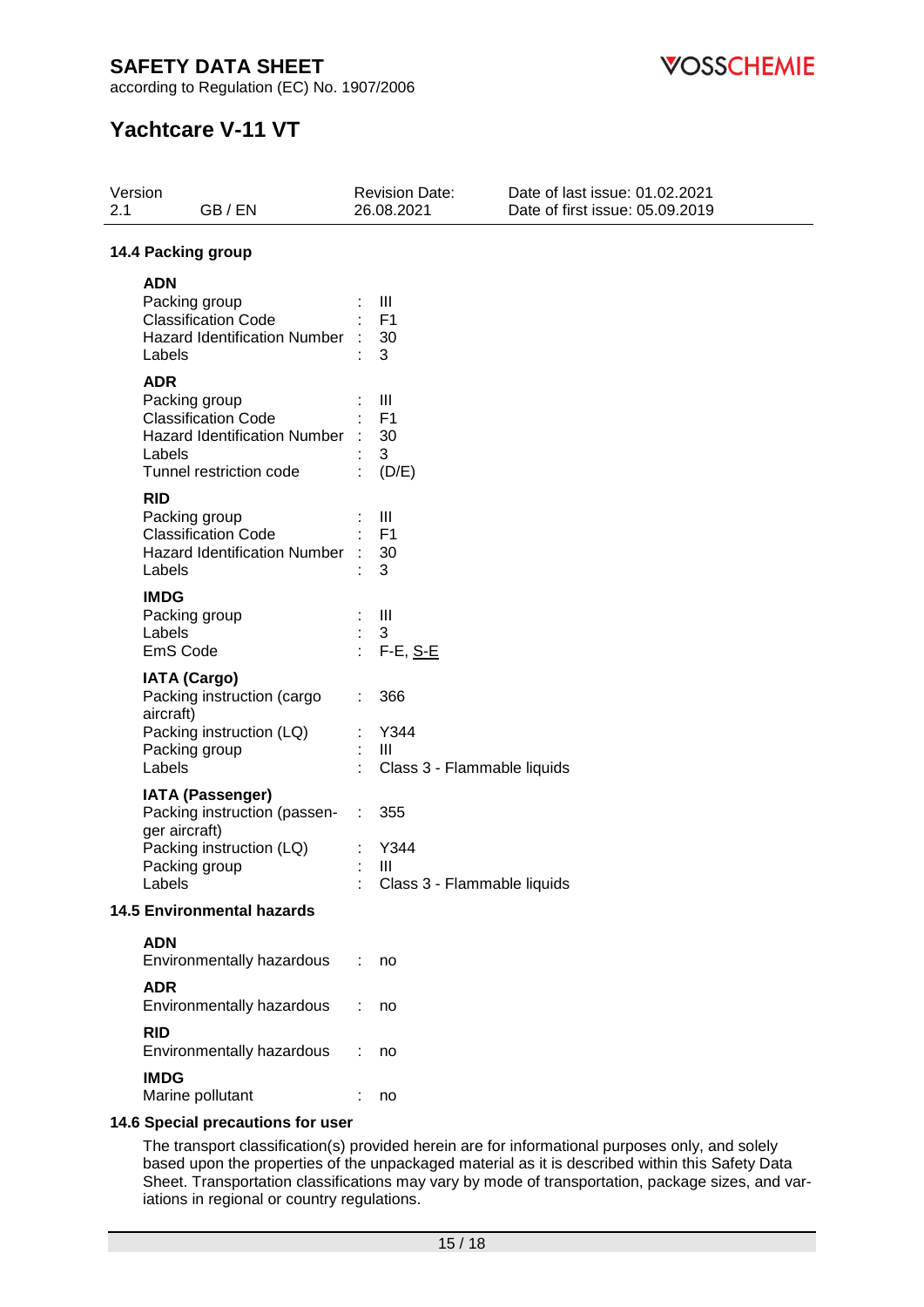

according to Regulation (EC) No. 1907/2006

# **Yachtcare V-11 VT**

|     | Version                                                                                                                                                            | <b>Revision Date:</b> |                  | Date of last issue: 01.02.2021                                                                                  |  |
|-----|--------------------------------------------------------------------------------------------------------------------------------------------------------------------|-----------------------|------------------|-----------------------------------------------------------------------------------------------------------------|--|
| 2.1 | GB / EN                                                                                                                                                            | 26.08.2021            |                  | Date of first issue: 05.09.2019                                                                                 |  |
|     | 14.7 Maritime transport in bulk according to IMO instruments<br>Not applicable for product as supplied.                                                            |                       |                  |                                                                                                                 |  |
|     | <b>SECTION 15: Regulatory information</b>                                                                                                                          |                       |                  |                                                                                                                 |  |
|     | ture                                                                                                                                                               |                       |                  | 15.1 Safety, health and environmental regulations/legislation specific for the substance or mix-                |  |
|     | REACH - Restrictions on the manufacture, placing on<br>the market and use of certain dangerous substances,<br>preparations and articles (Annex XVII)               |                       |                  | Conditions of restriction for the fol-<br>lowing entries should be considered:<br>Number on list 3              |  |
|     | REACH - Candidate List of Substances of Very High<br>Concern for Authorisation (Article 59).                                                                       |                       | t.               | Not applicable                                                                                                  |  |
|     | REACH - List of substances subject to authorisation<br>(Annex XIV)                                                                                                 |                       |                  | Not applicable                                                                                                  |  |
|     | Regulation (EC) No 1005/2009 on substances that de-<br>plete the ozone layer                                                                                       |                       |                  | Not applicable                                                                                                  |  |
|     | Regulation (EU) 2019/1021 on persistent organic pollu-<br>tants (recast)                                                                                           |                       | ÷                | Not applicable                                                                                                  |  |
|     | Seveso III: Directive 2012/18/EU of the Euro-<br>pean Parliament and of the Council on the<br>control of major-accident hazards involving<br>dangerous substances. |                       | P <sub>5</sub> c | <b>FLAMMABLE LIQUIDS</b>                                                                                        |  |
|     | Volatile organic compounds                                                                                                                                         | Directive 2004/42/EC  |                  | Volatile organic compounds (VOC) content: < 250 g/l<br>VOC content for the product in a ready to use condition. |  |

### **15.2 Chemical safety assessment**

A chemical safety assessment according to (EC) regulation 1907/2006 (REACH) has not been carried out for this product.

# **SECTION 16: Other information**

### **Full text of H-Statements**

| H <sub>226</sub> | : Flammable liquid and vapour.                       |
|------------------|------------------------------------------------------|
| H302             | : Harmful if swallowed.                              |
| H304             | May be fatal if swallowed and enters airways.        |
| H315             | Causes skin irritation.                              |
| H317             | : May cause an allergic skin reaction.               |
| H318             | : Causes serious eye damage.                         |
| H319             | : Causes serious eye irritation.                     |
| H332             | : Harmful if inhaled.                                |
| H411             | : Toxic to aquatic life with long lasting effects.   |
| H412             | : Harmful to aquatic life with long lasting effects. |

## **Full text of other abbreviations**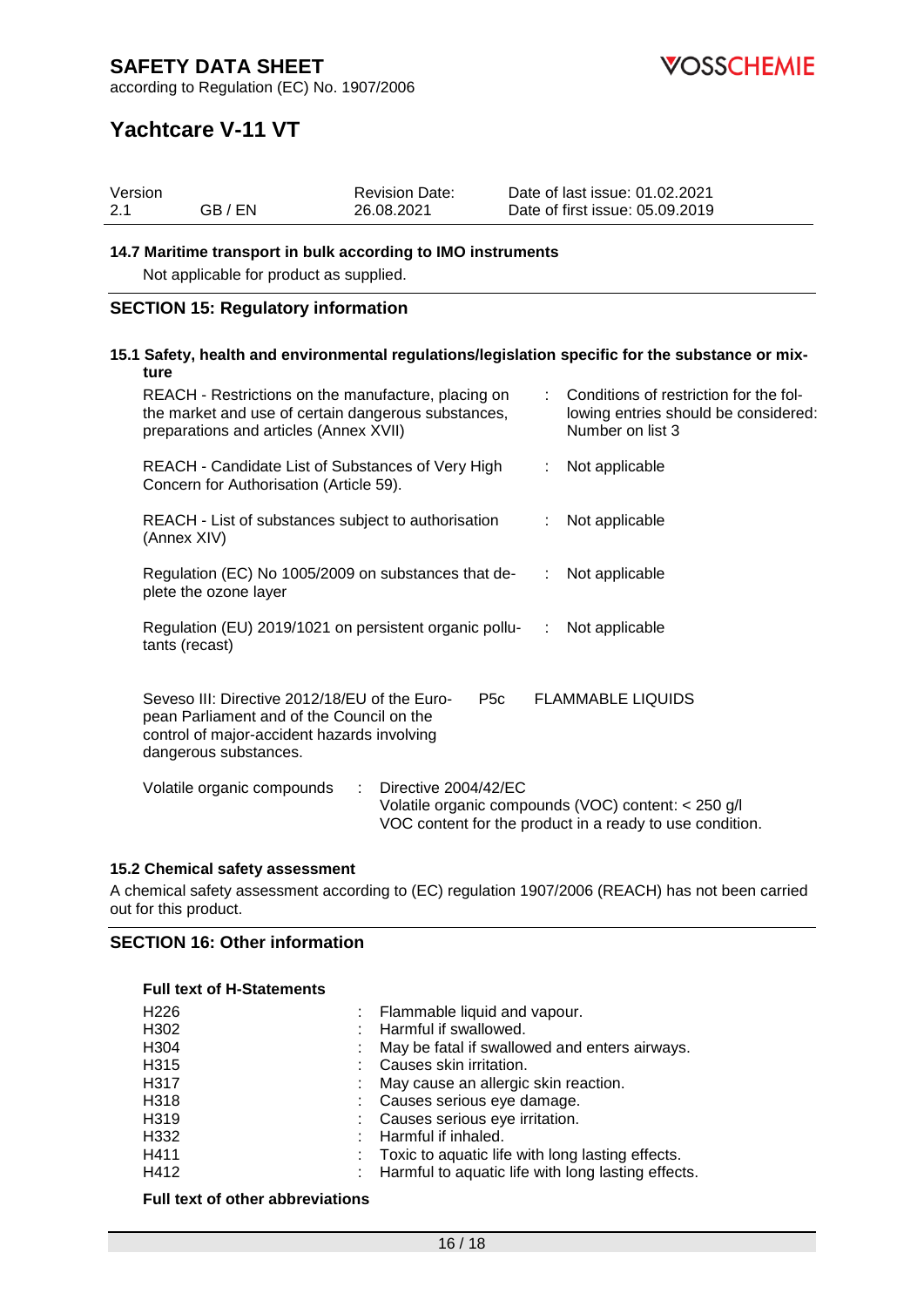according to Regulation (EC) No. 1907/2006

**OSSCHEMIE** 

# **Yachtcare V-11 VT**

| Version |                  | <b>Revision Date:</b>    | Date of last issue: 01.02.2021                                |
|---------|------------------|--------------------------|---------------------------------------------------------------|
| 2.1     | GB / EN          | 26.08.2021               | Date of first issue: 05.09.2019                               |
|         |                  |                          |                                                               |
|         | Acute Tox.       | Acute toxicity           |                                                               |
|         | Aquatic Chronic  |                          | Long-term (chronic) aquatic hazard                            |
|         | Asp. Tox.        | Aspiration hazard        |                                                               |
|         | Eye Dam.         | Serious eye damage       |                                                               |
|         | Eye Irrit.       | Eye irritation           |                                                               |
|         | Flam. Liq.       | Flammable liquids        |                                                               |
|         | Skin Irrit.      | Skin irritation          |                                                               |
|         | Skin Sens.       | Skin sensitisation       |                                                               |
|         |                  |                          |                                                               |
|         | 2004/37/EC       |                          | Europe. Directive 2004/37/EC on the protection of workers     |
|         |                  | at work                  | from the risks related to exposure to carcinogens or mutagens |
|         | GB EH40          |                          | UK. EH40 WEL - Workplace Exposure Limits                      |
|         | 2004/37/EC / TWA | Long term exposure limit |                                                               |
|         | GB EH40 / TWA    |                          | Long-term exposure limit (8-hour TWA reference period)        |

ADN - European Agreement concerning the International Carriage of Dangerous Goods by Inland Waterways; ADR - European Agreement concerning the International Carriage of Dangerous Goods by Road; AIIC - Australian Inventory of Industrial Chemicals; ASTM - American Society for the Testing of Materials; bw - Body weight; CLP - Classification Labelling Packaging Regulation; Regulation (EC) No 1272/2008; CMR - Carcinogen, Mutagen or Reproductive Toxicant; DIN - Standard of the German Institute for Standardisation; DSL - Domestic Substances List (Canada); ECHA - European Chemicals Agency; EC-Number - European Community number; ECx - Concentration associated with x% response; ELx - Loading rate associated with x% response; EmS - Emergency Schedule; ENCS - Existing and New Chemical Substances (Japan); ErCx - Concentration associated with x% growth rate response; GHS - Globally Harmonized System; GLP - Good Laboratory Practice; IARC - International Agency for Research on Cancer; IATA - International Air Transport Association; IBC - International Code for the Construction and Equipment of Ships carrying Dangerous Chemicals in Bulk; IC50 - Half maximal inhibitory concentration; ICAO - International Civil Aviation Organization; IECSC - Inventory of Existing Chemical Substances in China; IMDG - International Maritime Dangerous Goods; IMO - International Maritime Organization; ISHL - Industrial Safety and Health Law (Japan); ISO - International Organisation for Standardization; KECI - Korea Existing Chemicals Inventory; LC50 - Lethal Concentration to 50 % of a test population; LD50 - Lethal Dose to 50% of a test population (Median Lethal Dose); MARPOL - International Convention for the Prevention of Pollution from Ships; n.o.s. - Not Otherwise Specified; NO(A)EC - No Observed (Adverse) Effect Concentration; NO(A)EL - No Observed (Adverse) Effect Level; NOELR - No Observable Effect Loading Rate; NZIoC - New Zealand Inventory of Chemicals; OECD - Organization for Economic Co-operation and Development; OPPTS - Office of Chemical Safety and Pollution Prevention; PBT - Persistent, Bioaccumulative and Toxic substance; PICCS - Philippines Inventory of Chemicals and Chemical Substances; (Q)SAR - (Quantitative) Structure Activity Relationship; REACH - Regulation (EC) No 1907/2006 of the European Parliament and of the Council concerning the Registration, Evaluation, Authorisation and Restriction of Chemicals; RID - Regulations concerning the International Carriage of Dangerous Goods by Rail; SADT - Self-Accelerating Decomposition Temperature; SDS - Safety Data Sheet; SVHC - Substance of Very High Concern; TCSI - Taiwan Chemical Substance Inventory; TRGS - Technical Rule for Hazardous Substances; TSCA - Toxic Substances Control Act (United States); UN - United Nations; vPvB - Very Persistent and Very Bioaccumulative

| <b>Further information</b>            |                  |                                     |  |
|---------------------------------------|------------------|-------------------------------------|--|
| <b>Classification of the mixture:</b> |                  | <b>Classification procedure:</b>    |  |
| Flam. Liq. 3                          | H <sub>226</sub> | Based on product data or assessment |  |
| Skin Irrit, 2                         | H <sub>315</sub> | Calculation method                  |  |
| Eye Irrit. 2                          | H319             | Calculation method                  |  |